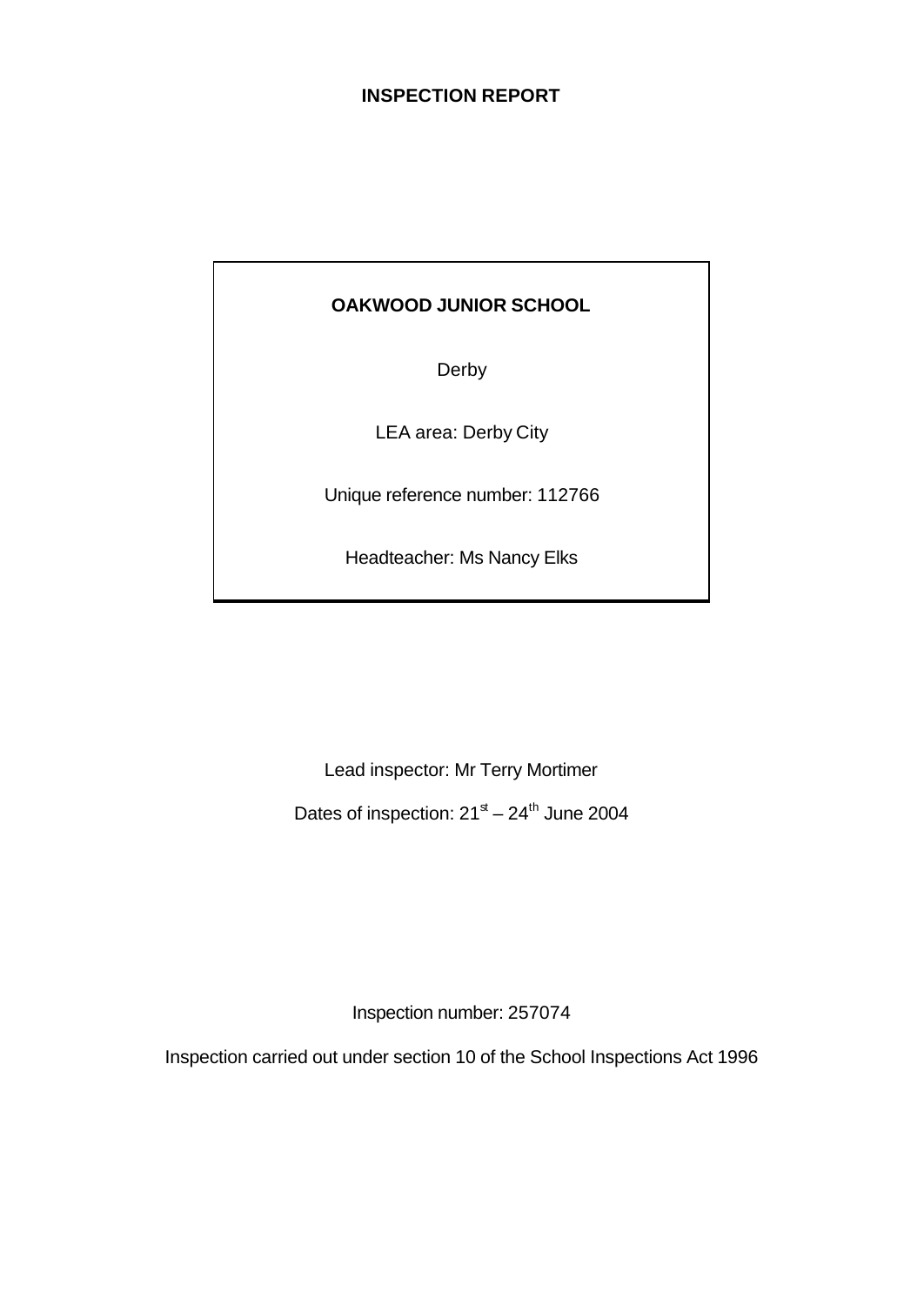#### Crown copyright 2004

This report may be reproduced in whole or in part for non-commercial educational purposes, provided that all extracts quoted are reproduced verbatim without adaptation and on condition that the source and date thereof are stated.

Further copies of this report are obtainable from the school. Under the School Inspections Act 1996, the school must provide a copy of this report and/or its summary free of charge to certain categories of people. A charge not exceeding the full cost of reproduction may be made for any other copies supplied.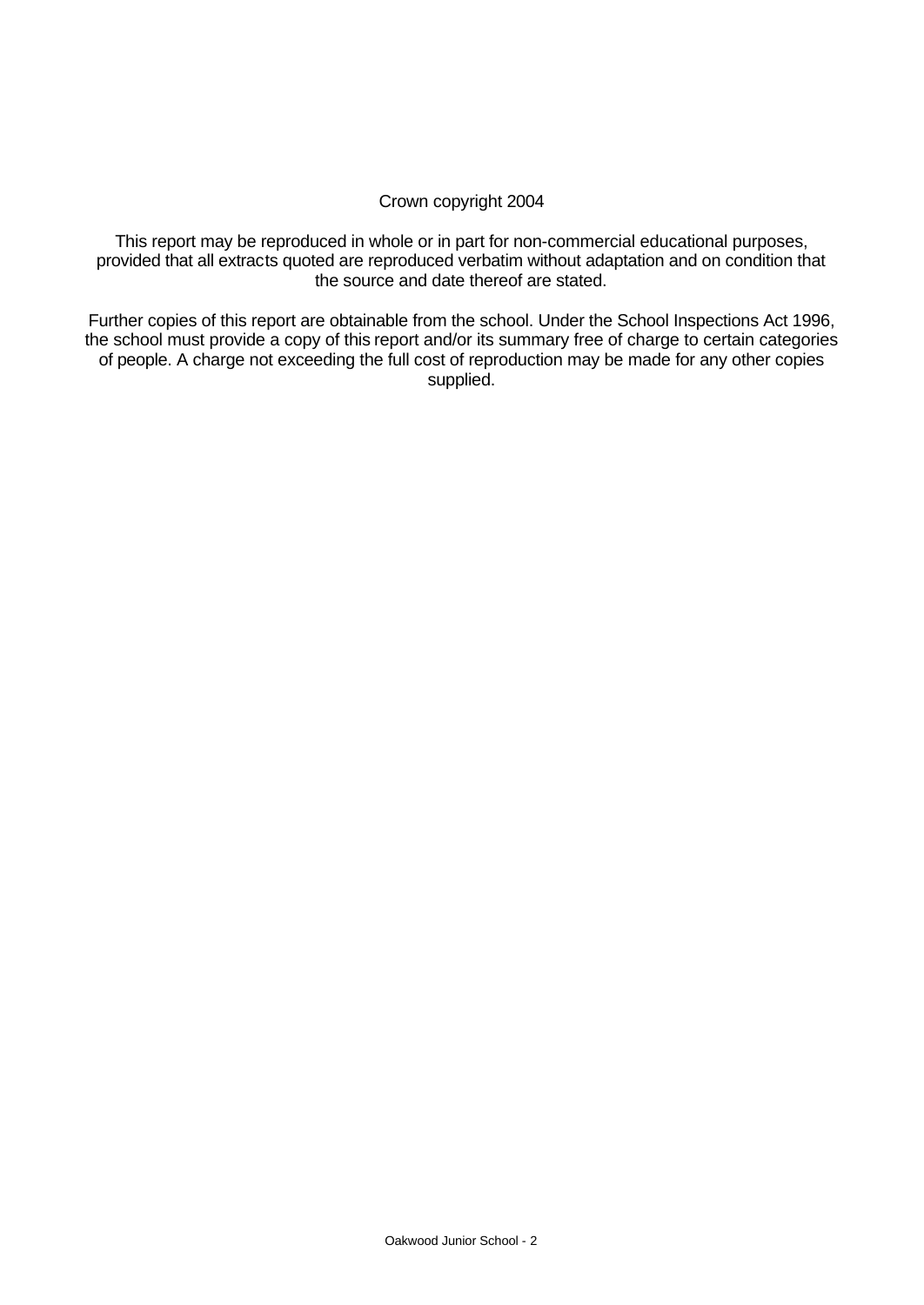# **INFORMATION ABOUT THE SCHOOL**

| Type of school:              | Junior School                      |
|------------------------------|------------------------------------|
| School category:             | Community                          |
| Age range of pupils:         | $7 - 11$                           |
| Gender of pupils:            | Mixed                              |
| Number on roll:              | 361                                |
| School address:              | Holbrook Road<br>Alvaston<br>Derby |
| Postcode:                    | Derbyshire<br><b>DE24 0DD</b>      |
| Telephone number:            | 01332 571231                       |
| Fax number:                  | 01332 571163                       |
| Appropriate authority:       | Governing Body                     |
| Name of chair of governors:  | Mrs Pam Moss                       |
| Date of previous inspection: | 8 <sup>th</sup> June 1998          |

# **CHARACTERISTICS OF THE SCHOOL**

Oakwood Junior School is in Alvaston, on the south eastern outskirts of Derby, Derbyshire. The school serves its local community of council built, housing association and owner occupied homes in the suburb of Alvaston, Derbyshire. It admits pupils between the ages of seven and eleven. With 361 pupils on roll the school is larger than average in size. The number on roll has fallen over the last few years due to local demographic trends. Classes are generally organised according to age with three classes per year group. Pupils come from mainly lower than average socio-economic backgrounds and the majority are white British pupils, with less than ten per cent of pupils of Caribbean, Asian or African origin. The attainment of pupils on entry to school is generally well below average for pupils aged seven. There are fewer pupils than in most schools identified with special educational needs although the proportion of those with statements of special educational need is just above the average. Needs range from moderate learning difficulties to speech impairment. In the past year the staffing has been affected through the absence on maternity leave of several key staff members. The proportion of pupils joining or leaving the school other than at the expected times of admission or transfer is not as high as in most schools nationally. The school is involved in the Learning Network Community and is participating in the Investors in People scheme.

| Comparison of the school with all other schools nationally   | this school $%$ | national average %       |  |
|--------------------------------------------------------------|-----------------|--------------------------|--|
| Pupils with special educational needs                        | 13.0            | 17.5                     |  |
| Pupils with statements of special educational needs          | 2.5             | 1.6                      |  |
| Pupils known to be eligible for free school meals            | 18.3            | 17.9                     |  |
| Pupils whose mother tongue is not/believed not to be English | 0.5             | $\overline{\phantom{a}}$ |  |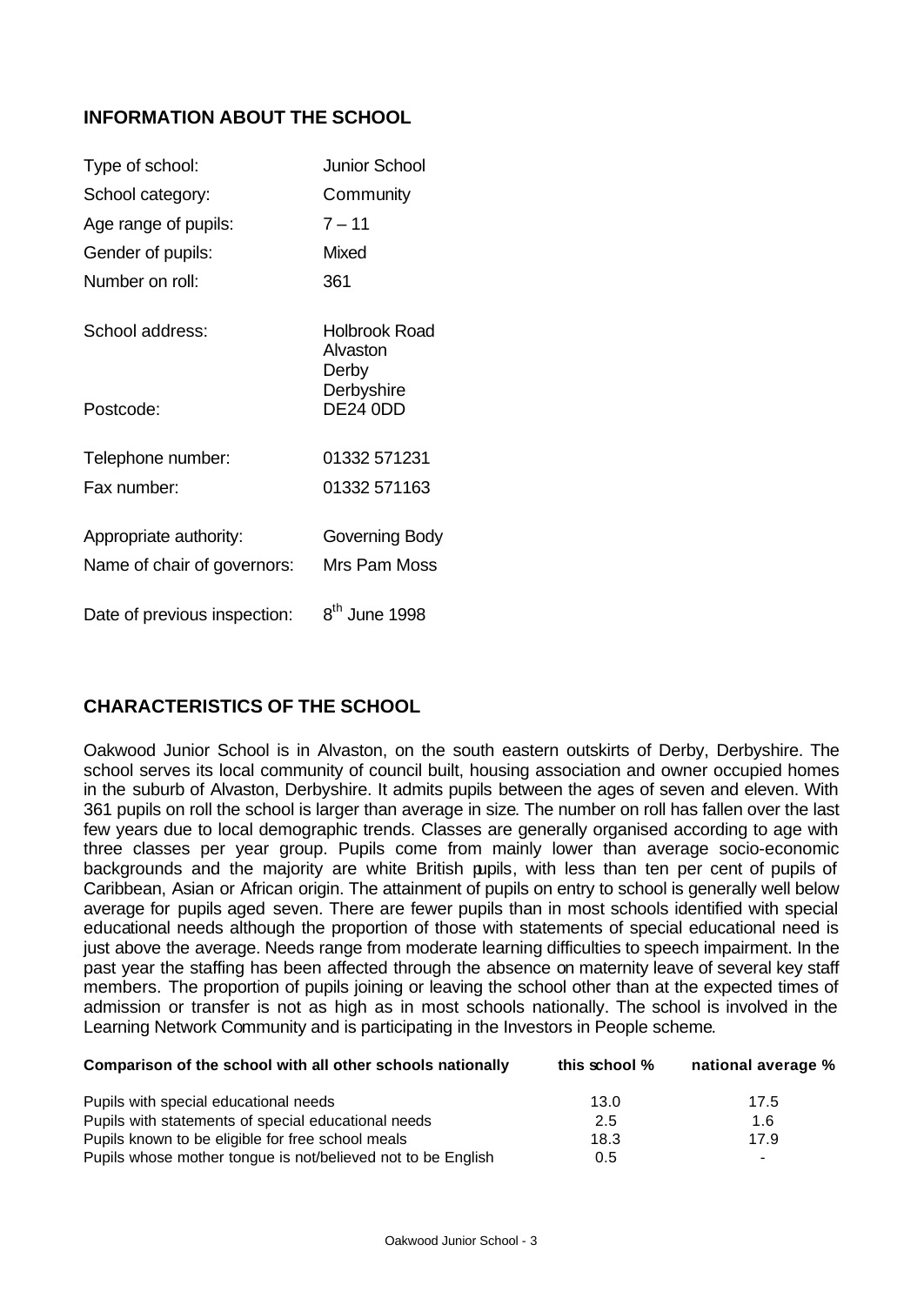# **INFORMATION ABOUT THE INSPECTION TEAM**

| Members of the inspection team |                          | <b>Subject responsibilities</b> |                                                          |
|--------------------------------|--------------------------|---------------------------------|----------------------------------------------------------|
| 18849                          | <b>Terry Mortimer</b>    | Lead inspector                  | Science                                                  |
|                                |                          |                                 | <b>Information</b><br>communication<br>and<br>technology |
| 9884                           | Maureen Roscoe           | Lay inspector                   |                                                          |
| 20404                          | John Evans               | Team inspector                  | English                                                  |
|                                |                          |                                 | Geography                                                |
|                                |                          |                                 | History                                                  |
|                                |                          |                                 | Physical education                                       |
|                                |                          |                                 | Special education needs                                  |
| 18703                          | <b>Christine Canniff</b> | Team inspector                  | <b>Mathematics</b>                                       |
|                                |                          |                                 | Art and design                                           |
|                                |                          |                                 | <b>Music</b>                                             |
|                                |                          |                                 | Design and technology                                    |
|                                |                          |                                 | Religious education                                      |

The inspection contractor was:

peakschoolhaus Ltd

BPS Business Centre Brake Lane **Boughton** Nottinghamshire NG22 9HQ

Any concerns or complaints about the inspection or the report should be made initially to the inspection contractor. The procedures are set out in the leaflet *'Complaining about Ofsted Inspections'*, which is available from Ofsted Publications Centre (telephone 07002 637833) or Ofsted's website (www.ofsted.gov.uk).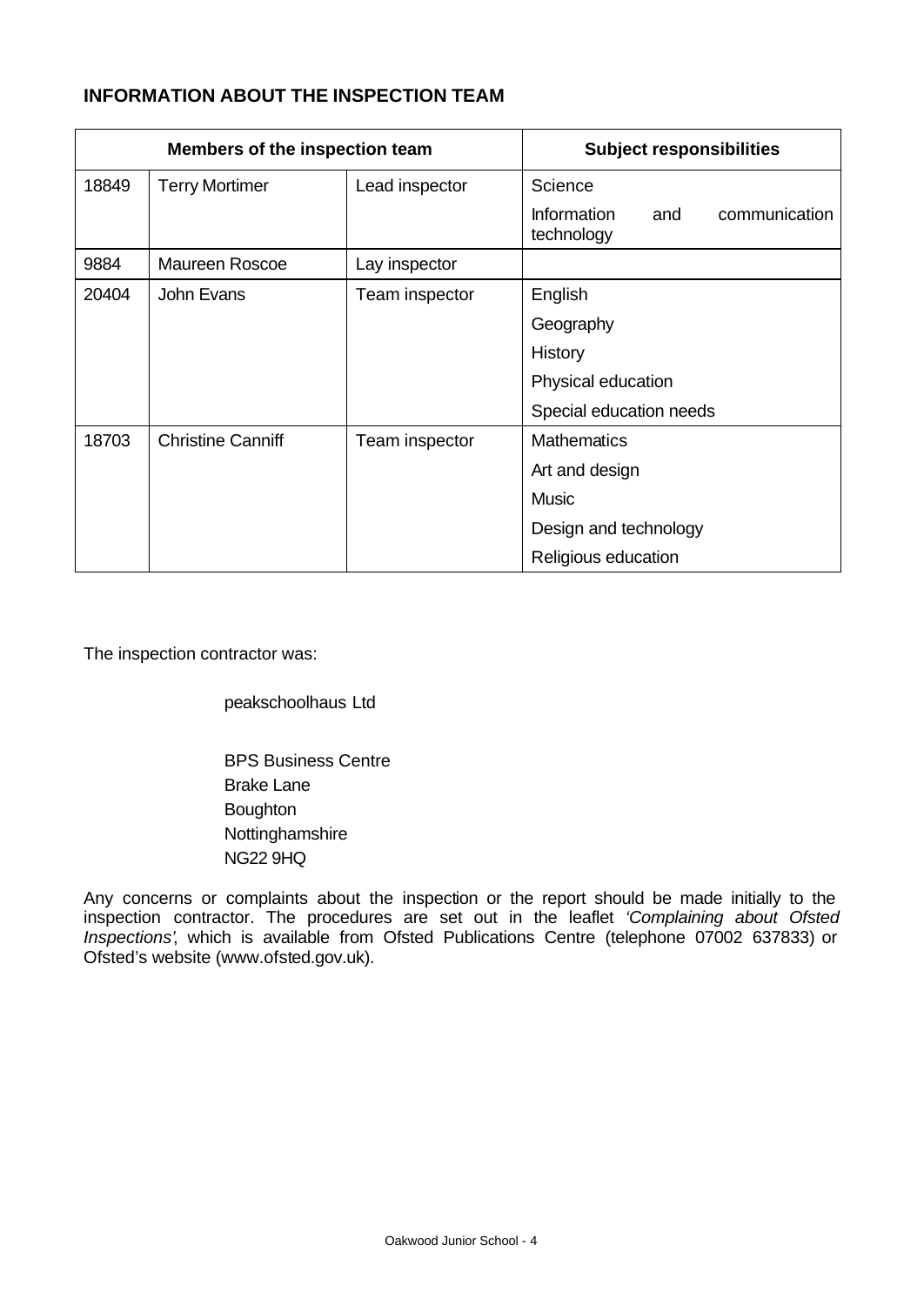# **REPORT CONTENTS**

|                                                                           | Page           |
|---------------------------------------------------------------------------|----------------|
| <b>PART A: SUMMARY OF THE REPORT</b>                                      | $\overline{7}$ |
| <b>PART B: COMMENTARY ON THE MAIN INSPECTION FINDINGS</b>                 |                |
| <b>STANDARDS ACHIEVED BY PUPILS</b>                                       | 10             |
| Standards achieved in subjects                                            |                |
| Pupils' attitudes, values and other personal qualities                    |                |
| QUALITY OF EDUCATION PROVIDED BY THE SCHOOL                               | 14             |
| Teaching and learning                                                     |                |
| The curriculum                                                            |                |
| Care, guidance and support                                                |                |
| Partnership with parents, other schools and the community                 |                |
| <b>LEADERSHIP AND MANAGEMENT</b>                                          | 19             |
| <b>PART C: THE QUALITY OF EDUCATION IN SUBJECTS</b><br><b>KEY STAGE 2</b> | 21             |
| <b>PART D: SUMMARY OF THE MAIN INSPECTION JUDGEMENTS</b>                  | 29             |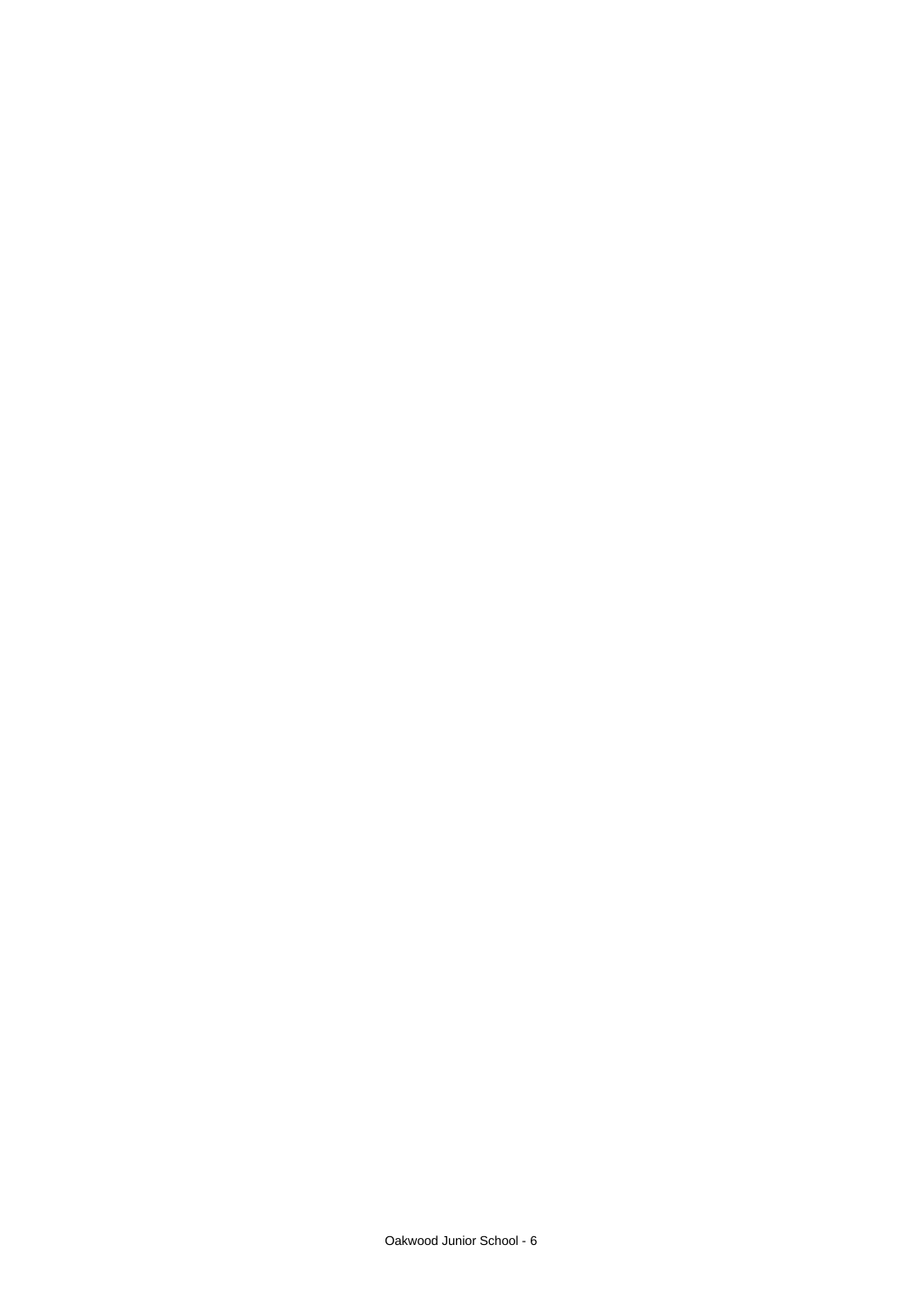# **PART A: SUMMARY OF THE REPORT**

## **OVERALL EVALUATION**

Oakwood Junior School is an **effective** school that gives good value for money. The school provides a good standard of education in a lively, vibrant atmosphere where there are good relationships and learning is valued. Standards are below average but pupils' achievement is good because creative teaching means that pupils learn well. Teachers work hard to provide interesting and stimulating lessons and pupils respond with great enthusiasm, which has a significant effect on their achievements in lessons and over time. Standards are rising steadily. This is due to the headteacher's very effective leadership and strong commitment to high achievement which is reflected in teachers' high expectations of what pupils can achieve. Oakwood is an inclusive school that has a good ethos for learning and provides a caring environment for all its pupils.

The school's main strengths and weaknesses are:

- The clarity of vision and leadership of the headteacher are very good.
- Leadership and management of the school overall are good with good systems for reviewing its performance.
- Given the pupils' very low starting point, they achieve well by the time they leave the school.
- Pupils' very good attitudes and good behaviour help them form good relationships with each other and the staff and contribute well to their personal development.
- Good teaching helps the pupils enjoy their learning
- Staff manage pupils in a consistent manner, with much care, so that there is a positive learning atmosphere.
- Effective support from the support staff, including the learning mentors, promotes a good quality of care, welfare and guidance of the pupils and a high level of self-esteem.
- The school has good links with parents the community and other schools.
- The role of the subject leaders is still in embryonic form in some subjects.
- The information that the school collects in its assessment systems is not sufficiently detailed and precise enough to identify what pupils' individual attainments needs to be.
- Standards of attainment in religious education are below those expected in the locally agreed syllabus.

The school has made good improvement since its last inspection in 1998. Standards in English are better than they were, as at that time progress was unsatisfactory, and the most able pupils are now being sufficiently challenged although this still has some way to go. The quality of teaching and learning is now good, having been addressed in an innovative way through accelerated learning. All subjects are taught in a creative manner according to the pupils' ages and levels of attainment. Assessment has been developed to assist teachers' knowledge of the National Curriculum. The governors make good contributions to the management and efficiency of the school.

#### **STANDARDS ACHIEVED**

| Results in National Curriculum<br>tests at the end of Year 6, |      | similar schools |      |      |
|---------------------------------------------------------------|------|-----------------|------|------|
| compared with:                                                | 2001 | 2002            | 2003 | 2003 |
| English                                                       |      |                 |      | B    |
| mathematics                                                   |      |                 |      |      |
| science                                                       |      |                 |      |      |

*Key: A - well above average; B – above average; C – average; D – below average; E – well below average Similar schools are those whose pupils attained similarly at the end of Year 2.*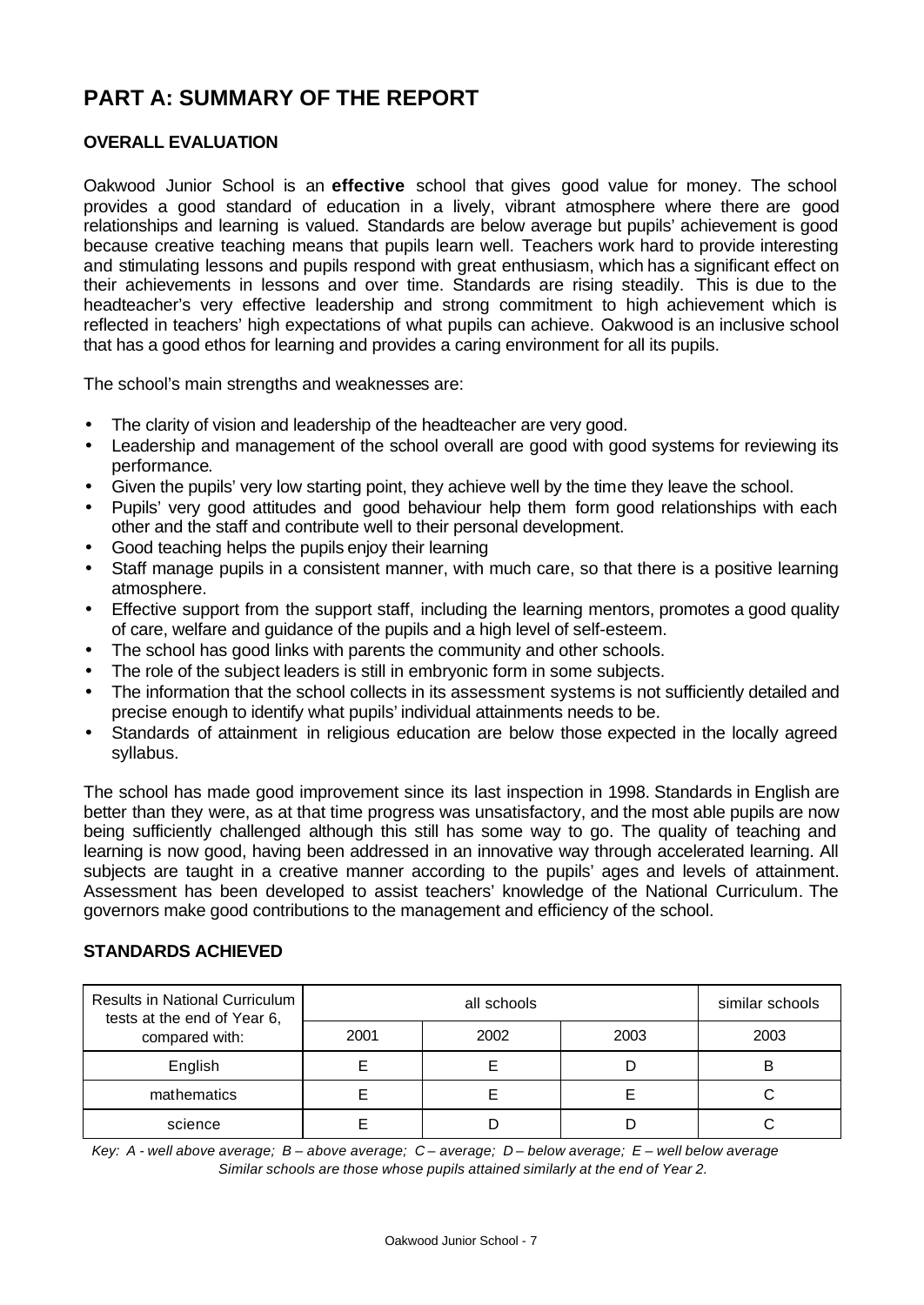Achievement is **good**. From well below average attainment on entry, pupils achieve well, although many of them do not reach nationally expected levels of attainment before leaving the school.

National test results for pupils in Year 6 in 2003 were below average in English and science and well below average in mathematics. When compared to similar schools, however, the picture was more positive; pupils attained above average results in English and average results in science and mathematics. Currently, standards during the inspection in Year 6 are below average in English and mathematics and average in science. Targets set for 2003 were exceeded in English where as for mathematics targets were achieved and the school is successfully addressing weaknesses in pupils' investigative skills in mathematics and science. The trend of improvement in results generally is the same as the national trend. There is little difference in the achievements of boys and girls. Pupils from minority ethnic backgrounds achieve as well as their classmates. Pupils with special educational needs make similar progress to other pupils. Standards observed in the inspection in Year 6 in information and communication technology (ICT), history, geography, music, design and technology are satisfactory. Standards in religious education are below those expected in the locally agreed syllabus.

Pupils' personal development is **good** overall. Their spiritual, moral, social and cultural development is good overall; the school places very good emphasis on the social and moral aspects. Pupils' attitudes to learning are very good. Behaviour is good. Teachers have high expectations about what is acceptable behaviour and pupils clearly understand the difference between right and wrong. Teachers and learning mentors manage behaviour effectively and consistently. Some pupils find it difficult to always conform, but this is dealt with effectively to cause minimum disruption to their learning. Attendance is satisfactory as is punctuality.

# **QUALITY OF EDUCATION**

The quality of education provided by the school is **good**. Teaching is **good** overall. Teachers have good subject knowledge and encourage pupils to do well. All teachers ensure that pupils understand what is expected in lessons by asking questions, and listening to their responses. However, assessment is not fully effective in helping pupils to find out how they can improve their work or for teachers to identify the next stages of pupils' learning. Subject leaders are not able to use assessment information to identify individual gaps in pupils' learning. The curriculum is satisfactory overall and is more inviting and stimulating than it was at the time of the last inspection. However, provision for religious education is unsatisfactory. The school has developed accelerated learning and successfully implemented peer coaching as a way of improving teaching and learning. As a result pupils are motivated to learn more. Pastoral care is good, and consequently many pupils have high self-esteem. The good links with parents are developing fast as the school is providing them with very good information about their children. There are good links with the community.

# **LEADERSHIP AND MANAGEMENT**

Leadership, management and governance are **good.** The leadership of the headteacher is very good because her very clear vision for the educational direction of the school inspires staff to improve the quality of their teaching and the pupils' learning. As a result, standards are rising at a similar rate to most schools and pupils achieve well. In light of the changes made by the headteacher, subject leaders are developing their roles as they are not yet fully involved in checking the effectiveness of their assessment. School management focuses on the most important aspects of the school that need to be improved which helps create a positive ethos for learning. The governing body receives very good information from senior staff enabling it to offer good support and challenge. Governors carry out their statutory duties soundly, although they have some minor statutory issues to address in the school documentation.

#### **PARENTS' AND PUPILS' VIEWS OF THE SCHOOL**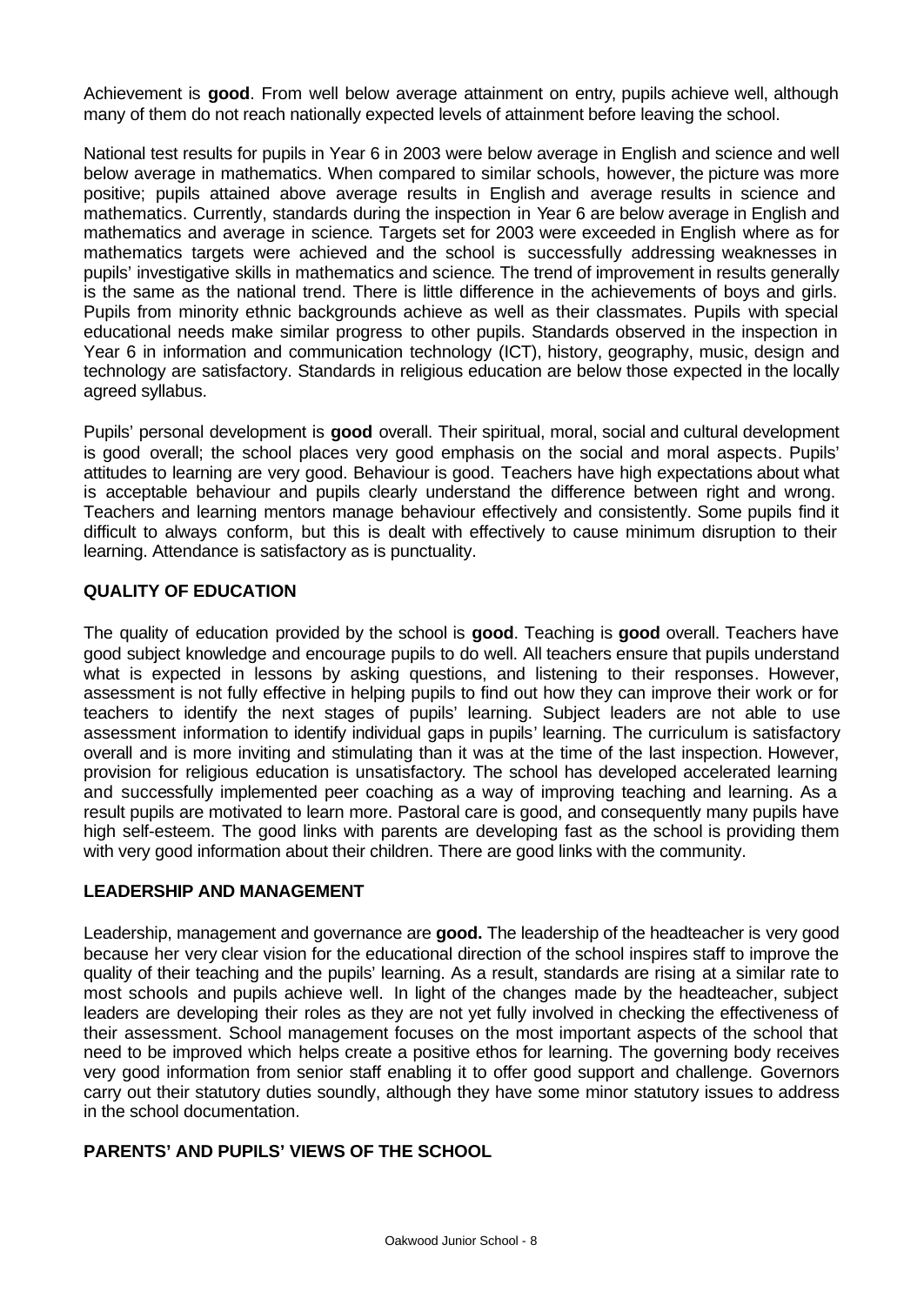Parents are particularly pleased with the good teaching, that the school has good communication with them and that the school is well led and managed, and they hold the school in high regard. Pupils feel safe and well supported. Pupils enjoy the work they do and think highly of their school.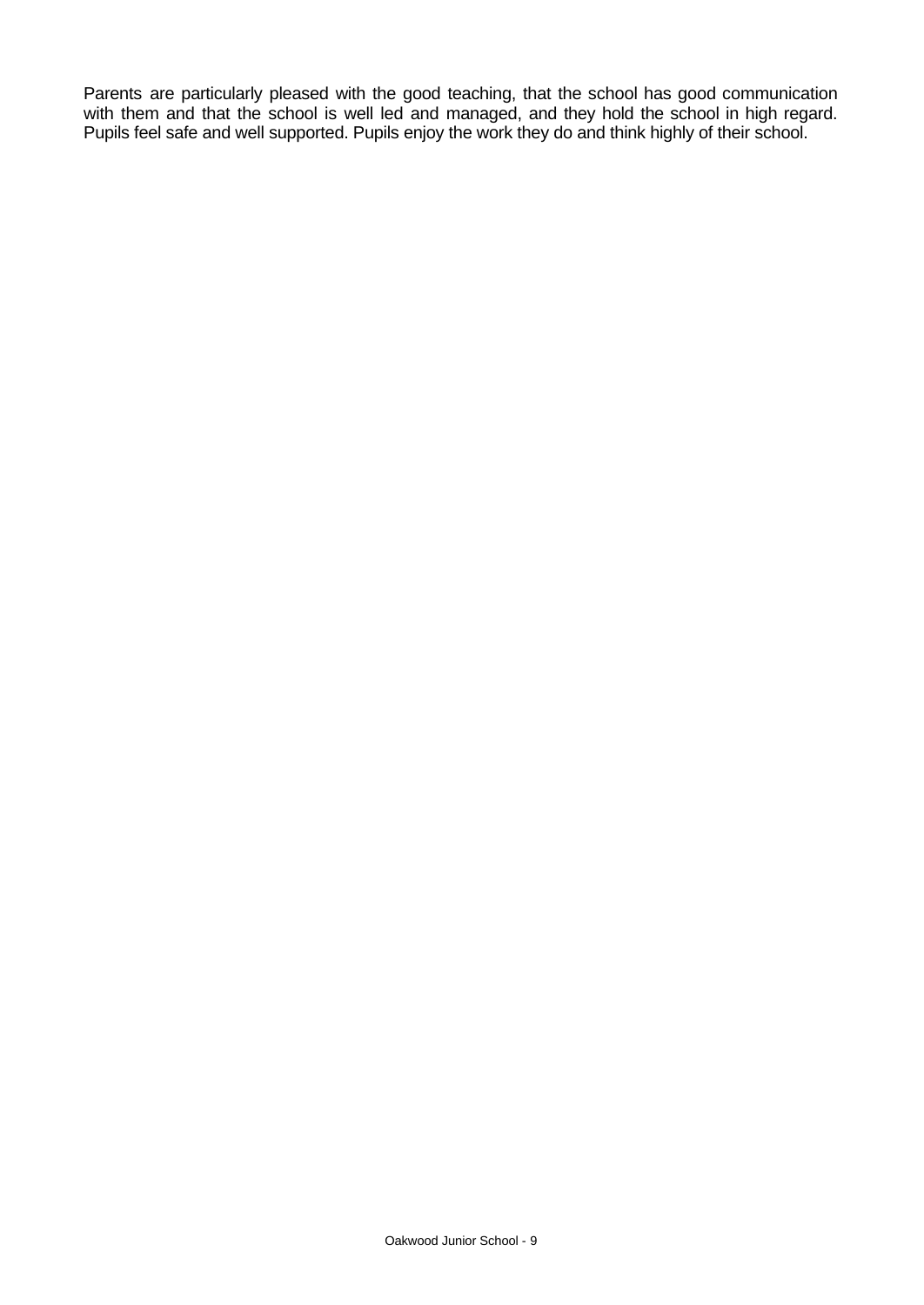#### **IMPROVEMENTS NEEDED**

The most important things the school should do to improve are:

- Improve standards in English, mathematics and science.
- Improve provision in religious education.
- Continue the professional development of all the subject leaders especially those who are new in post so that they can continue to contribute to skills development in the curriculum change and the monitoring of teaching and learning that are planned by the school.
- Improve the use teachers and subject leaders make of assessment information to identify gaps in pupils' learning, to set them new learning goals, and to tailor the work more effectively to meet the needs of the most able pupils.

All of the above issues are identified in the school development plan.

And, to meet statutory requirements:

The school should rectify omissions pointed out during the inspection in the prospectus and governor's annual report.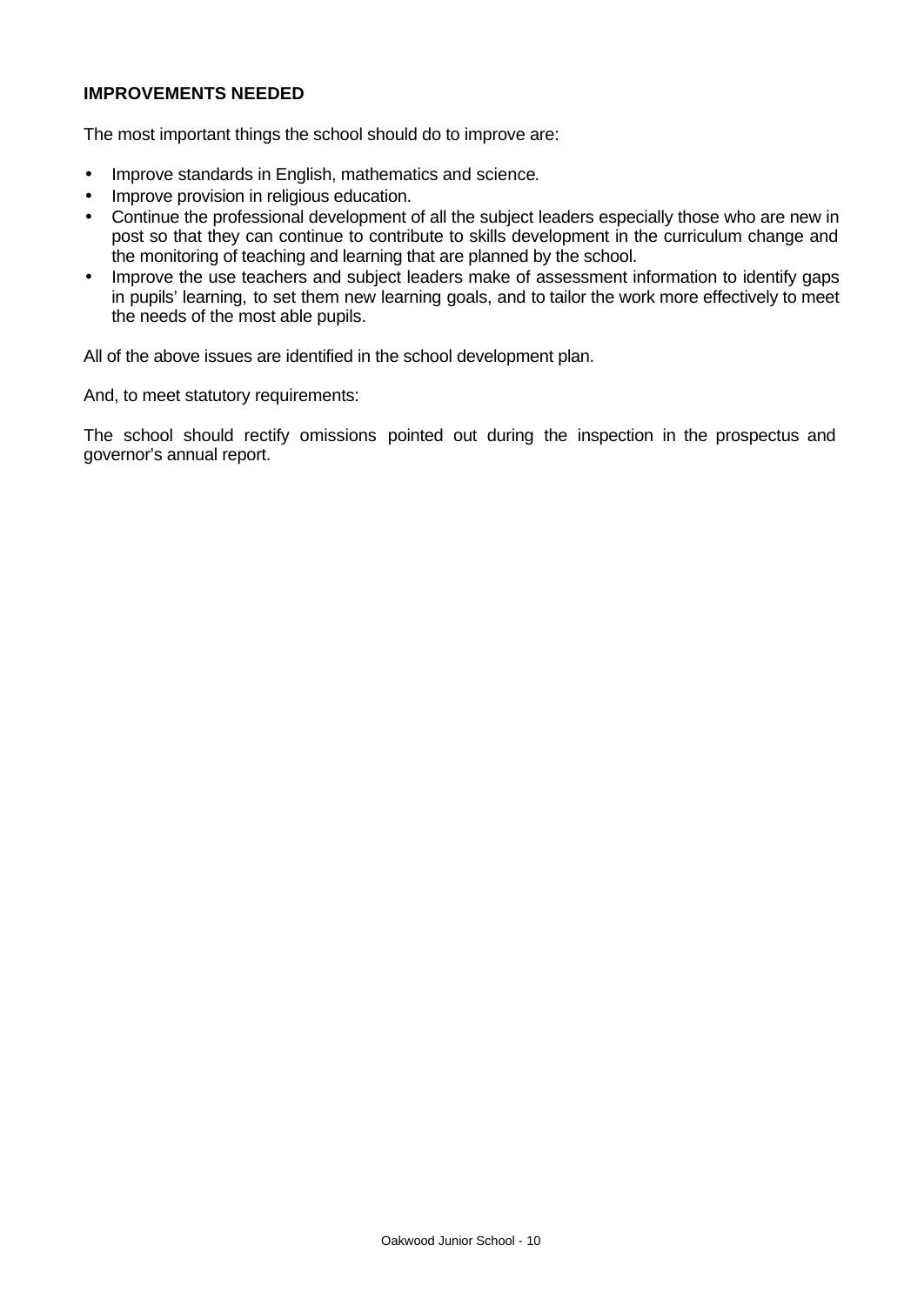# **PART B: COMMENTARY ON THE INSPECTION FINDINGS**

# **STANDARDS ACHIEVED BY PUPILS**

# **Standards achieved in subjects**

Pupils enter the school with standards of attainment which are lower than at the time of the last inspection and reflect their below average performance in the national tests taken as seven year olds, just prior to joining the school. Achievement across the school is good. Standards are satisfactory in ICT but those in religious education are below those expected in the locally agreed syllabus. Pupils with special educational needs also make good progress in their learning.

#### **Main strengths and weaknesses**

- Pupils are building effectively on their skills, knowledge and understanding through the school.
- High expectations generally and the pupils' positive attitudes to work mean that standards in English, mathematics and science are rising.
- Pupils achieve well because teaching supports them well.
- There are no differences between the achievements of different groups of pupils. Those pupils who have special educational needs achieve well because they are very quickly identified and receive specialist support.
- Standards in the 'using and applying' aspect of mathematics and 'science enquiry' are improving through the introduction of accelerated learning techniques.

# **Commentary**

| Standards in: | School results | National results |
|---------------|----------------|------------------|
| English       | 25.6 (24.4)    | 26.8 (27.0)      |
| mathematics   | 25.0 (24.9)    | 26.8 (26.7)      |
| science       | 27.6 (27.6)    | 28.6 (28.3)      |

#### *Standards in national tests at the end of Year 6 – average point scores in 2003*

 *There were 89 pupils in the year group. Figures in brackets are for the previous year*

*All levels of the National Curriculum are awarded a points score. The average score for all pupils taking the test is used to grade schools in each year. The expected average points score at the age of eleven is 27. Tables are adjusted to reflect the national average score before grading. The grades are shown in the summary.*

- 1. Pupils achieve well at this school to progress from well below average attainment on entry to below average attainment on exit. Over time, standards have risen in line with the national upward trend, which is good given that the attainment on entry has fallen over time. Evidence of what Year 6 pupils are currently attaining shows that they are likely to improve again this year.
- 2. The results of the 2003 national assessments for pupils in Year 6 show that standards in English and science were below average with mathematics being well below average. In comparison to those in similar schools results were above average in English and average in science and mathematics. The trend in the school results remains broadly in line with the national trend, although showing improvement in English and science. The school is successful in helping pupils with special educational needs and those with lower ability to achieve well. This is because it makes good provision for the individual needs of these pupils and provides well-focused support to meet these needs.
- 3. The standards achieved by pupils at the end of Year 6 have improved over the last three years and the school trend is one of improvement although broadly in line with the national trend. Pupils currently in Year 6 are attaining standards below those expected nationally, but they are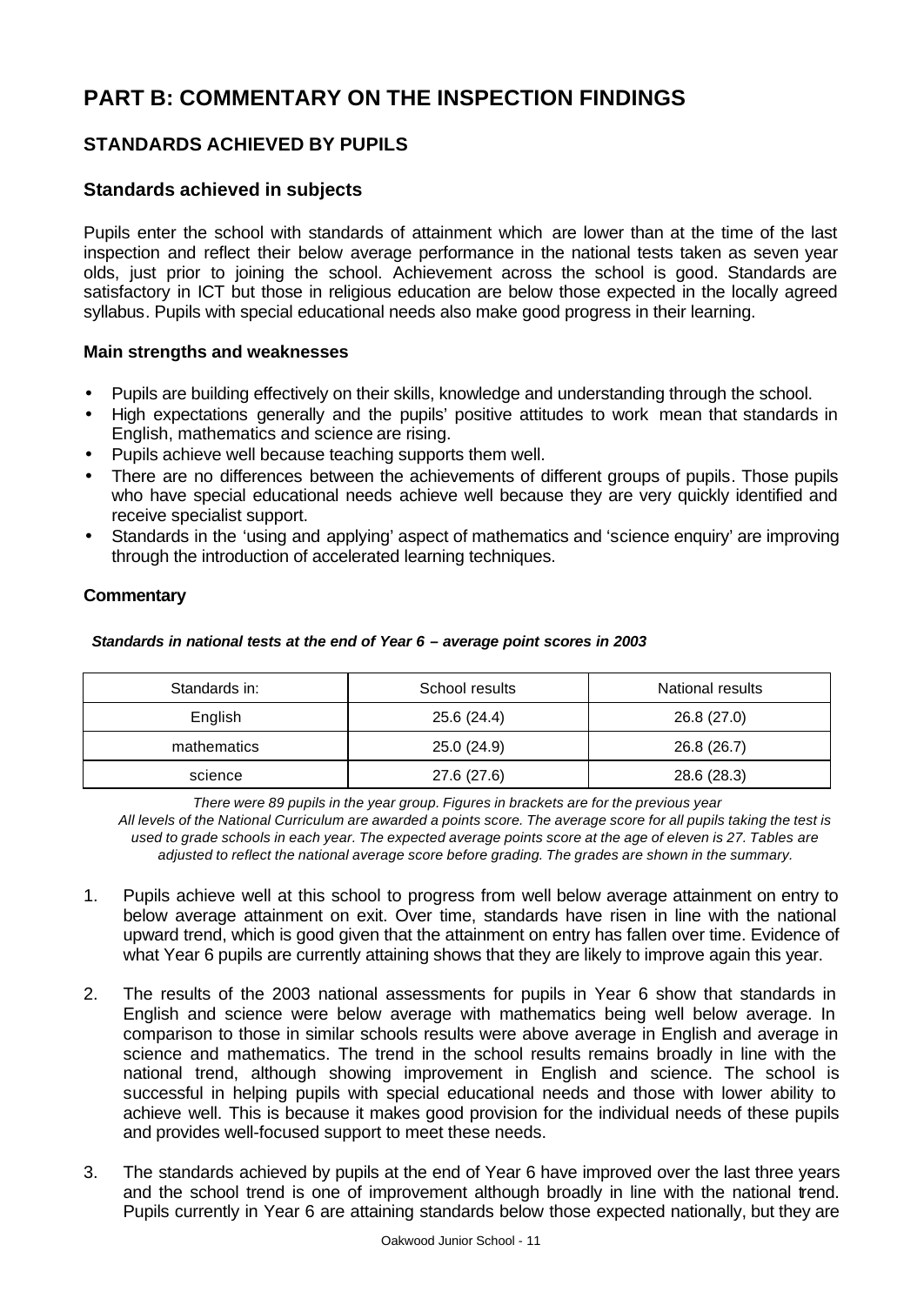showing improvement over time. Standards attained by the current Year 6 pupils are below national expectations in English, mathematics and religious education but in science and ICT standards are in line with national expectations.

- 4. The trend in improvement has been brought about by the teachers' consistency in demanding high expectations, the change in strategy for teaching and learning with imaginative teaching that interests the pupils, development in accelerated learning, and the pupils' positive response which is reflected in the attitudes to promoting better standards. Pupils are also helped to build effectively on their skills as they progress through the school.
- 5. Within English, standards in speaking and listening and reading are broadly in line with expectations. Standards in writing are below expectations but are improving. The school is systematically increasing the number of opportunities to use and apply different forms of writing across the whole curriculum. This is an improvement since the last inspection. At the time of the last inspection progress in English was deemed unsatisfactory. However, pupils achieve well across all aspects of English with pupils working hard and demonstrating good progress. Pupils' literacy and numeracy skills are being well developed in other subjects across the curriculum. Pupils are now beginning to use language well in a range of different subjects. This reflects the good opportunities and guidance that teachers provide. Most pupils gain good experience of factual and imaginative writing in support of their work in, for example, history, geography and science. Teachers provide some appropriate opportunities for pupils to use their mathematics skills in other subjects, for example graph work in Year 6 science and geography. However, there are not enough opportunities for pupils to use their mathematics in other subjects of the curriculum to help pupils improve their skills.
- 6. The results of pupils in national tests in mathematics in 2003 were well below the national average for pupils in Year 6. However, when these results were compared to schools in similar situations, pupils in Year 6 attained average standards. Standards are lower than at the time of the last inspection and reflect their below average performance in the national tests taken as seven year olds, just prior to joining the school. In mathematics higher attaining pupils do not achieve well. This is because the teaching is not challenging enough for them, or the work they are given is too easy. The school is working hard improving the quality of teaching and learning and there are signs that different methods that teachers employ are beginning to raise standards.
- 7. The results in national tests in science in 2003 were below average at Year 6. However, when compared to schools in similar circumstances standards were average. During the inspection analysis of work completed and observation of work in lessons indicated that pupils' standards are generally average. Overall, pupil achievement is good in science and, due to opportunities created to develop pupils' scientific enquiry skills systematically, they begin to show the independence expected in these skills by the end of Year 6. The consistent use of accelerated learning techniques has been of immense value to the pupils' learning, understanding and skills development, especially in relation to investigating skills. Potentially higher attaining pupils do not achieve as well as they could because planning does not always include sufficiently challenging work.
- 8. Standards in ICT are rising, and there are more opportunities for pupils to improve their use of ICT in other areas of the curriculum, although it is still underused as a tool for learning. Standards in all other subjects are generally in line with national expectations. Standards in religious education are below the requirements of the locally agreed syllabus, and provision is unsatisfactory.
- 9. Pupils with special educational needs are achieving well due to the targeted support from both the class teacher and learning mentors. This reflects the good quality of teaching and additional provision. Learning mentors and classroom assistants work very effectively with pupils having special educational needs. They build constructive relationships and increase pupils' selfesteem by means of thoughtful management, encouragement and praise. Planning closely with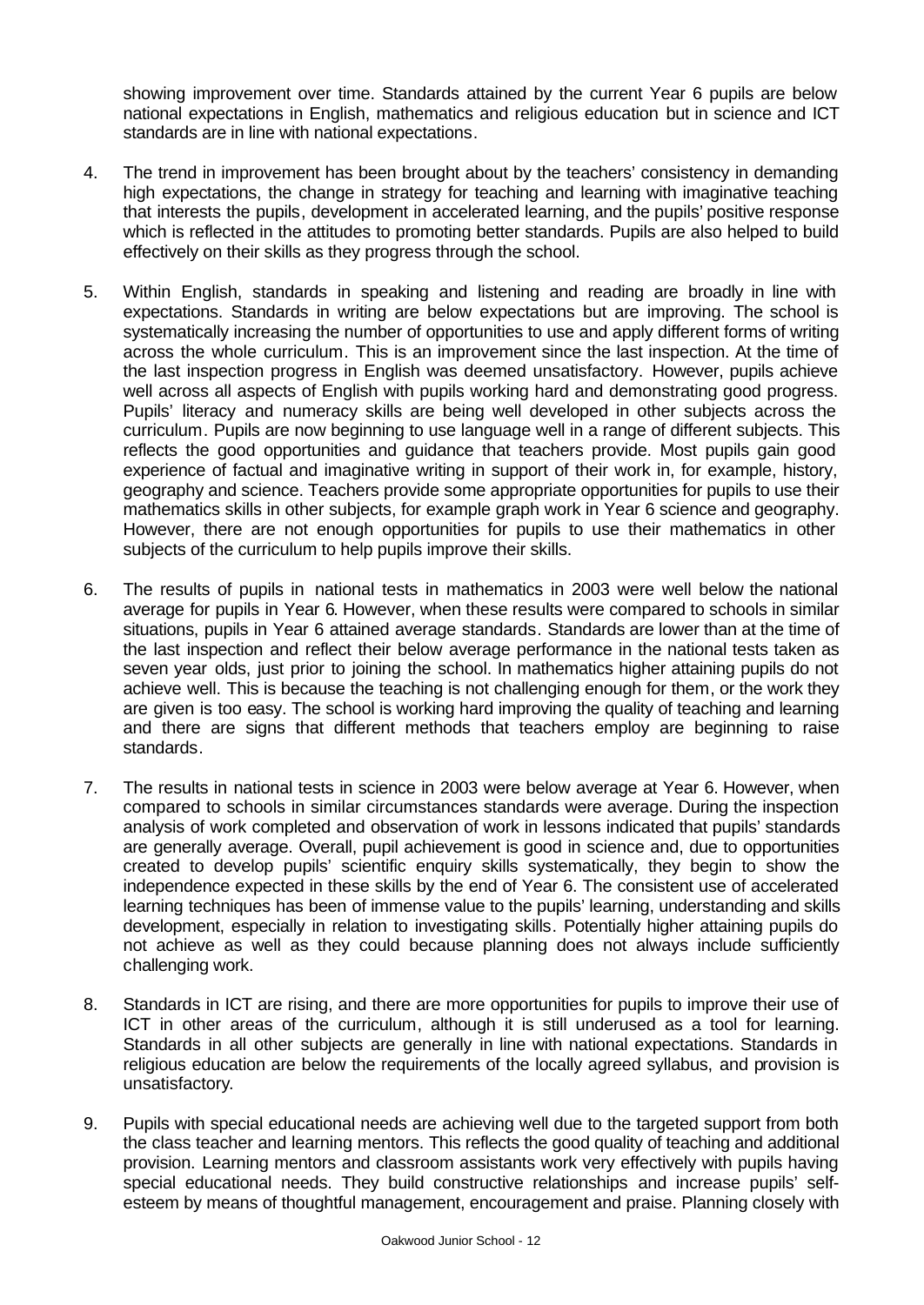class teachers, they enable pupils with special educational needs to be included fully in lessons, progress well and gain satisfaction from their learning.

# **Pupils' attitudes, values and other personal qualities**

Pupils' attitudes to school are very good and reflected strongly in their response to the overall good provision for spiritual, moral, social and cultural development. Behaviour is good. Attendance is satisfactory. Rates of unauthorised absence are high.

#### **Main strengths and weaknesses**

- Pupils' interest in the range of the school's activities has improved since the last inspection because very positive relationships are at the heart of this lively school.
- Behaviour has been maintained at a good level. Some pupils find it difficult to always conform, but this is dealt with effectively to cause minimum disruption to their learning.
- Pupils and their parents appreciate very effective systems that deal with instances of harassment and serve to support all those involved. This reflects the increased acceptance of the moral and social values that are very well promoted by all staff.
- Pupils' spiritual development has improved. Not enough is done, however, to help pupils reflect on important themes or music in assembly.
- Provision for cultural development is satisfactory but not enough opportunities exist for pupils to study those cultures and traditions different from their own.
- Attendance levels continue to be satisfactory. Procedures for monitoring registers are ineffective in reducing the high percentage of unauthorised absence and ensuring that all statutory requirements are fulfilled.

- 10. Pupils have very good attitudes to their learning because the school sets the scene for them to do well and supports and praises them every inch of the way. They know they are valued and affectionately cared for. In return pupils are self-assured, confidently helpful to their peers and considerate to staff. Frequent and regular praise and recognition of their achievements by staff are building self-esteem and parents agree.
- 11. Behaviour is good overall and sometimes excellent. In a few cases pupils do not settle down to activities or make enough progress. Often this is due to pupils who find it difficult to always behave well but this is managed and dealt with well. Pupils behave well around the school. Playtimes are friendly and safe and pupils interact very well in mixed gender and heritage groups. This provides them with opportunities to come to terms with and accept values and beliefs which may differ from their own.
- 12. Bullying is infrequent pupils say, and their parents agree. Pupils use sensible strategies for dealing with harassment of any kind. These usually involve staff and increasingly 'buddies' or pupil mediators who all get the 'thumbs up' (a physical act which is part of the consistent procedures) for their excellent work in promoting tolerance. The minority of pupils with particularly challenging behaviour respond well to good support provided by the learning mentors. Those presenting a clear risk to safety are excluded for a short period or, in rare circumstances, permanently. This was the case for one pupil this year.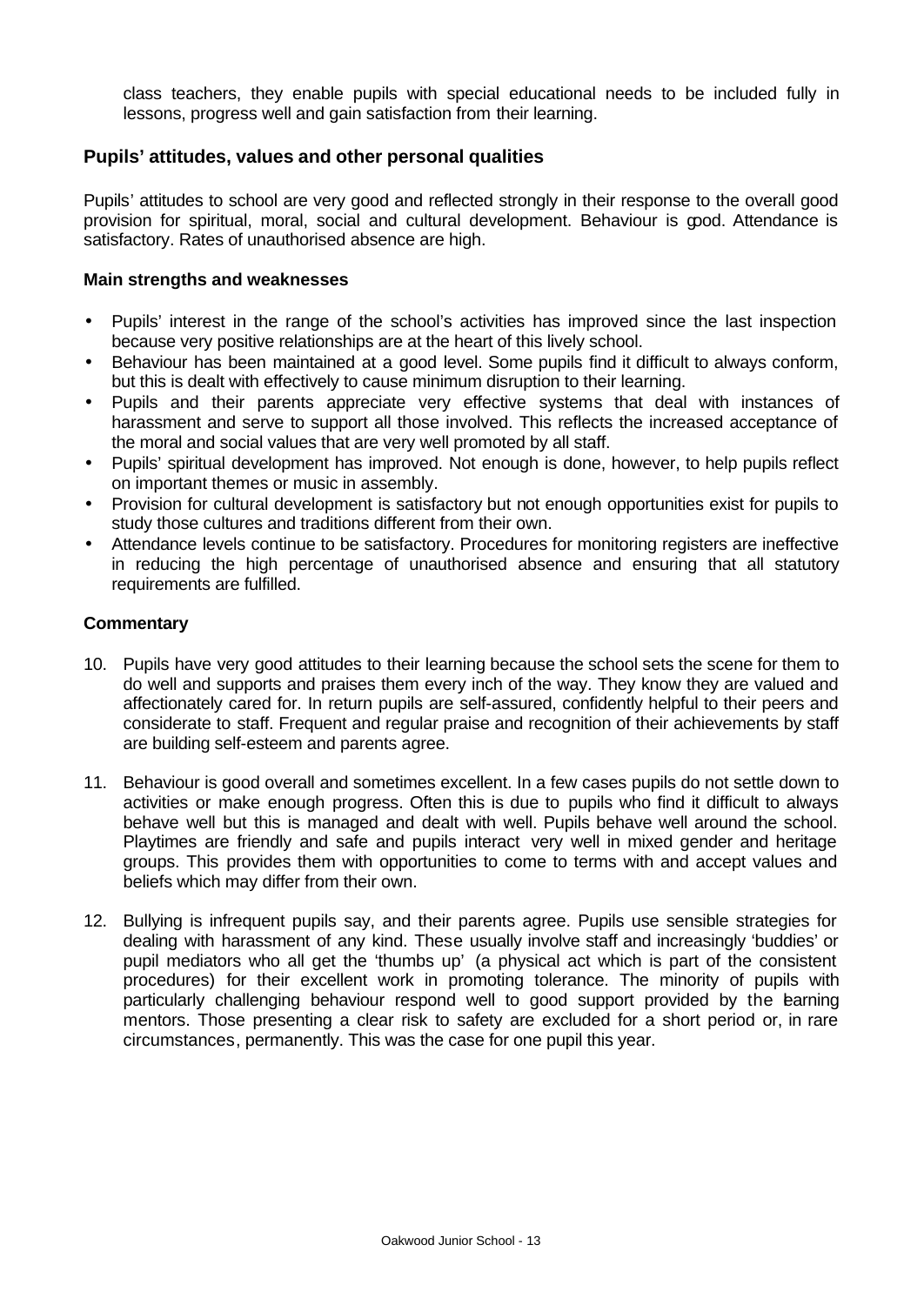# **Exclusions**

*Ethnic background of pupils Exclusions in the last school year*

| Categories used in the Annual School Census         | No of pupils<br>on roll | Number of<br>fixed period<br>exclusions | Number of<br>permanent<br>exclusions |
|-----------------------------------------------------|-------------------------|-----------------------------------------|--------------------------------------|
| White - British                                     | 329                     | 8                                       |                                      |
| White – any other White background                  | 4                       |                                         |                                      |
| Mixed – White and Black Caribbean                   | 9                       |                                         |                                      |
| Mixed - White and Asian                             | 3                       |                                         |                                      |
| Mixed – any other mixed background                  | 2                       |                                         |                                      |
| Asian or Asian British - Indian                     |                         |                                         |                                      |
| Asian or Asian British - Pakistani                  | 2                       |                                         |                                      |
| Asian or Asian British – any other Asian background |                         |                                         |                                      |
| Black or Black British - Caribbean                  | 3                       |                                         |                                      |
| Black or Black British – any other Black background | 3                       |                                         |                                      |
| Any other ethnic group                              |                         |                                         |                                      |
| No ethnic group recorded                            | 3                       |                                         |                                      |

*The table gives the number of exclusions, which may be different from the number of pupils excluded.*

- 13. Pupils have a spirited approach to their school and all it offers. They show commitment and a sense of belonging to the school community. Provision for spiritual development promotes these attributes well. The outcome is that pupils freely discuss their feelings of remorse for past mistakes and empathise with the anxieties or the triumphs of others. Some assemblies do not set the scene well enough for inviting active participation.
- 14. Pupils are growing into well-rounded individuals because provision for moral and social development is now very good. Parents agree and see their children coming on in 'leaps and bounds'. Pupils are used to working collaboratively. They take on responsibility for themselves and for others because they understand the agreed codes that promote respect and 'stickability' (a school term which is placed in their hall as part of the ethos) in the face of challenge. Pupils really like being helpful and parents say that a good range of posts of responsibility and rewards encourages self-belief in many pupils. Peer mediation for example is very successful in encouraging resolution in conflict situations and raising esteem.
- 15. Pupils learn of European cultural interests through lessons in art and music and the range of outside visits undertaken. Opportunities for them to appreciate and learn about cultural diversity are more limited.
- 16. Despite good links with parents and their children's positive attitudes to learning, attendance levels are satisfactory because not enough is done to address the high levels of unauthorised absence that in real terms affected the learning of many pupils this academic year. Additionally, registration systems are not rigorous and parents do not have an accurate picture of absence statistics or how they could help to bring about improvements.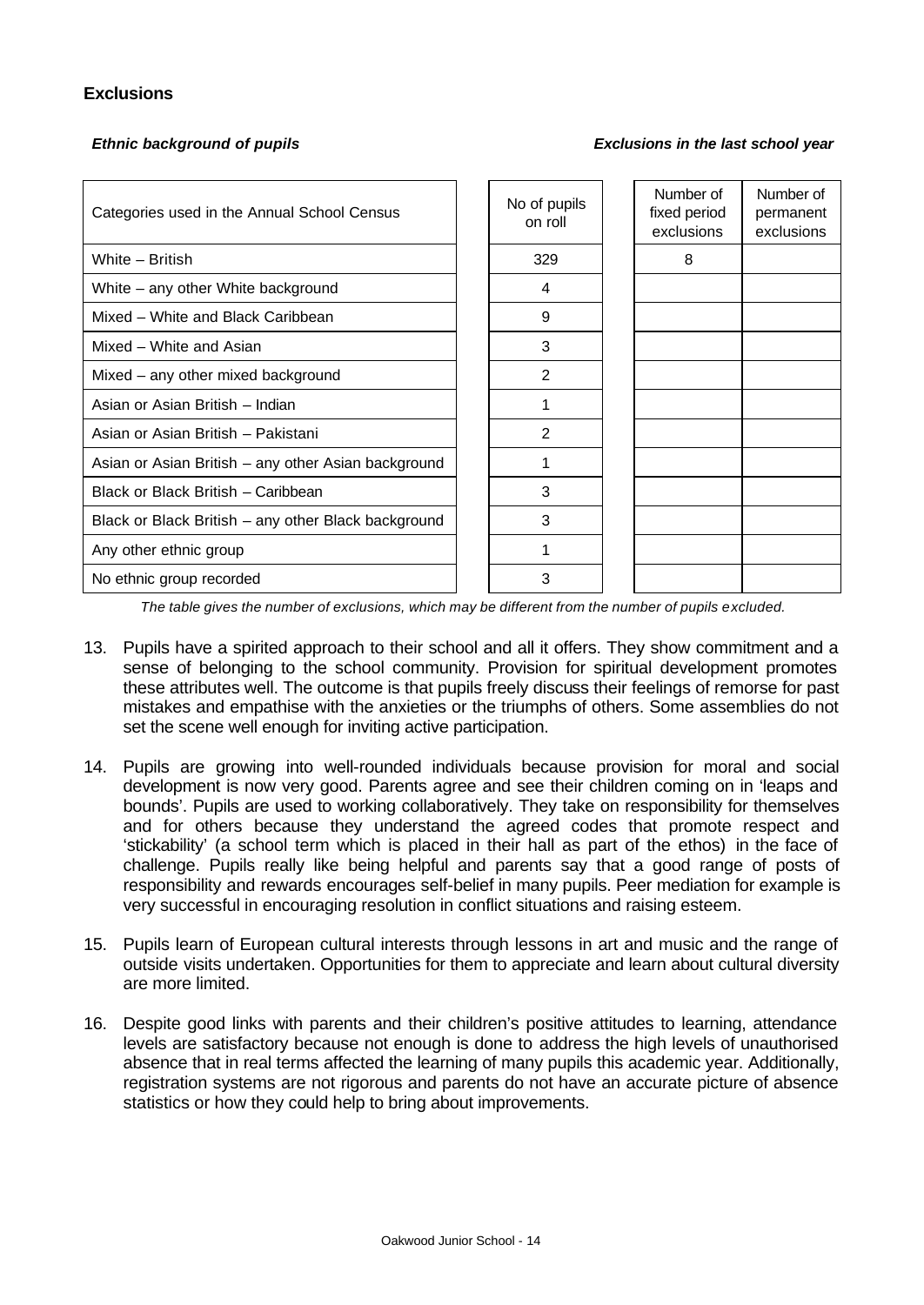#### *Attendance in the latest complete reporting year (2003)*

| Authorised absence |     | Unauthorised absence |     |
|--------------------|-----|----------------------|-----|
| School data        | 5.1 | School data          | 0.8 |
| National data      | 5.4 | National data        | ገ.4 |

| Unauthorised absence |     |  |  |
|----------------------|-----|--|--|
| School data<br>0 8   |     |  |  |
| National data        | በ 4 |  |  |

*The table gives the percentage of half days (sessions) missed through absence for the latest complete reporting year.*

# **QUALITY OF EDUCATION PROVIDED BY THE SCHOOL**

The school provides a good quality of education for its pupils. Teaching is good and consequently learning is good. Assessment is satisfactory overall but some aspects of it require improvement. The curriculum is satisfactory, and is soundly enriched. Guidance and support for pupils are good and there are good links with parents and the local community.

# **Teaching and learning**

The quality of teaching and learning is good. Pupils achieve well because of good teaching. Assessment is satisfactory overall but needs now to focus on individual needs.

#### **Main strengths and weaknesses**

- The teaching in the school is good.
- The encouragement given to pupils and their consequent interest in their work is good.
- The development of accelerated learning has been a strength in the improvement of teaching and learning.
- The use of specialised teaching in literacy and numeracy has a positive effect upon learning in Year 3.
- Not enough use is made of assessment information to identify individual targets or to tailor the work for the most able pupils in mathematics.
- Teachers insist on high standards of behaviour and deal effectively with those pupils who are unable to conform.
- The way that some teachers mark work is very good and when this is so then pupils find it motivational.
- Pupils are not always clear on how they can improve their work.

# **Commentary**

#### *Summary of teaching observed during the inspection in 45 lessons*

| Excellent | √ery good | Good   | Satisfactory | Unsatisfactory | Poor | Very poor |
|-----------|-----------|--------|--------------|----------------|------|-----------|
| 1(2%)     | 9(20%)    | 7(38%) | 18 (40%)     |                |      |           |

*The table gives the number of lessons observed in each of the seven categories used to make judgements about lessons; figures in brackets show percentages where 30 or more lessons are seen.*

17. The school has had a difficult time in the last few years. Since the current headteacher took up post the staff has changed, including two members of the senior management team. The development of a new teaching and learning style for the whole school has been hampered with one third of teachers on maternity leave.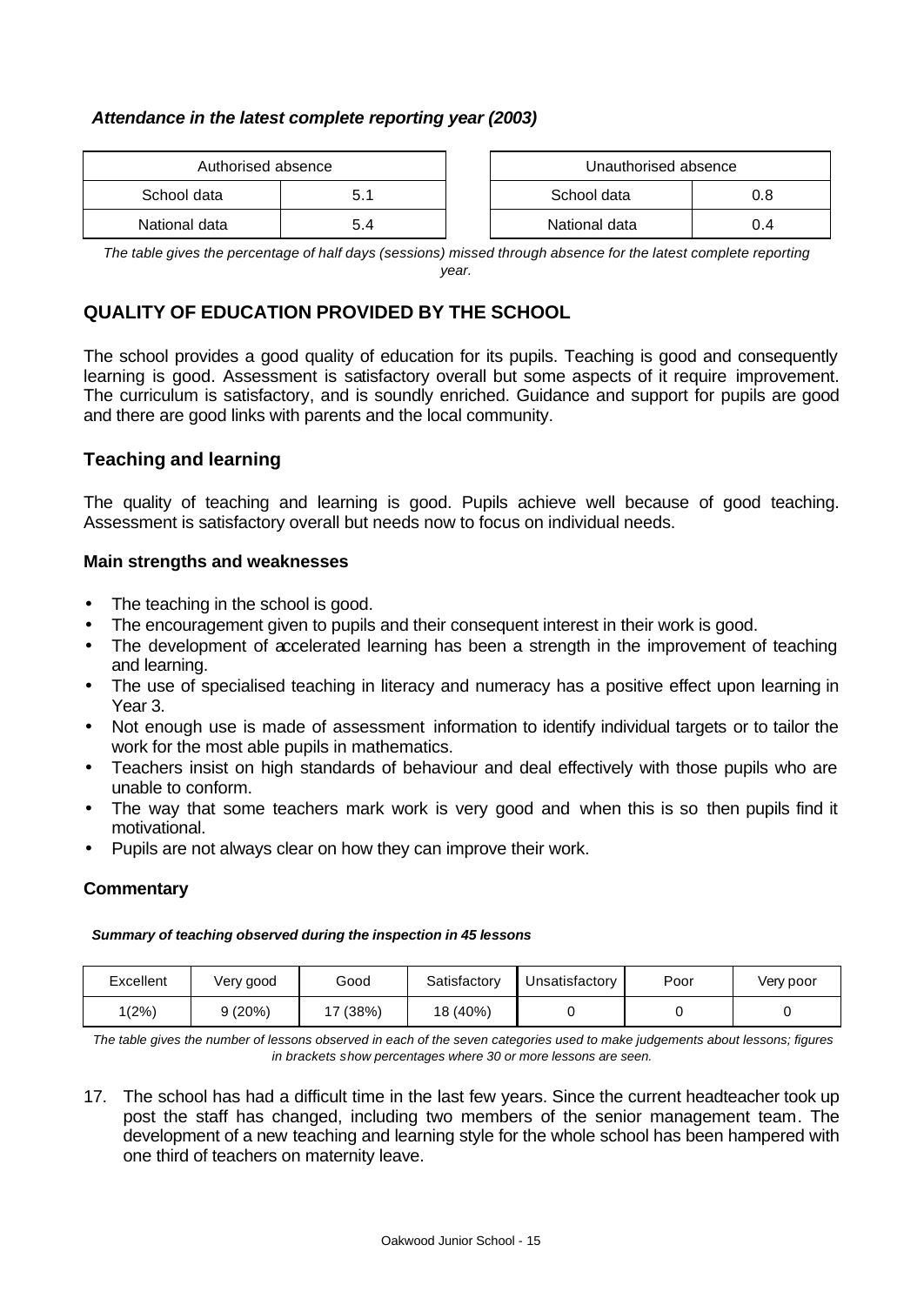- 18. The quality of teaching has improved since the previous inspection through the development of the new teaching and learning practices throughout the school. Not all teachers have been in post since the start of the school year, one third being on maternity leave. The teaching of those who are permanent staff showed 70 per cent of lessons were good or better and only 30 per cent satisfactory. New staff showed the benefit of the induction by producing 33 per cent good or better and 66 per cent satisfactory. Taking all of the evidence into account, including pupils' work and interviews with pupils, overall teaching is judged good with no unsatisfactory lessons seen.
- 19. The good use of accelerated learning was seen in a Year 5 science lesson when the pupils reported back in their preferred learning styles, and in a Year 6 science lesson where good and very good subject knowledge enabled the teacher to target the work and got the pupils to achieve well. As a consequence, teachers helped pupils learn by offering them clear explanations and challenging them with probing questions. Pupils knew, right from the start of each lesson, what they would be learning and what was expected of them. In these lessons and others in English and science teachers varied their teaching methods to pupils' learning styles. As a result, all pupils were involved, interest was maintained and pupils were keen to participate. The organisation of the Year 3 curriculum effectively combines some specialist teaching with general class teaching to enhance the development of pupils' learning; this has been of immense value to concentrate upon developing pupils' skills and improving their learning when they first enter the school at Year 3.
- 20. Teachers consistently encourage their pupils to do as well as they can and offer praise to motivate them. This supportive atmosphere boosts pupils' self-esteem so that they feel able to work hard, and offer ideas and suggestions without fear of ridicule or failure. As a result, teachers and pupils are enthusiastic and united in their commitment to achievement. In a Year 3 art lesson on making a design block to create a design on a bag, good relationships between the teacher and pupils allowed good levels of discussion and good assessment which supported the teaching of individual skills to complete the task. The teacher valued all contributions and all were encouraged to join in.
- 21. Teaching staff have consistently high expectations of behaviour though some pupils find it difficult to conform to the expectations. Usually these expectations are supported by good relationships and mutual respect flourishes. Often, teachers make lessons interesting, which helps keep pupils on task. Most pupils respond to these expectations well and behaviour is usually good. A very good example of this was in an ICT lesson where all children were developing their control instructions for a robot and were co-operating and taking turns to work out instructions. They all participated enthusiastically, and the learning objectives were reached successfully. A few pupils found difficulty responding to these expectations; when this happens then the staff deal with it positively and in line with school policy. There is not enough challenge for more able pupils in some lessons, mainly in mathematics. Where this happens teachers do not offer sufficient opportunities for pupils to extend their learning. Too often pupils are all undertaking the same tasks although extra support is provided for the less able.
- 22. Teachers, learning support assistants and learning mentors give good support in class to those pupils who have special educational needs. In most lessons teachers use the additional adult support well and include their roles in the lesson plan. Teaching and learning support assistants are particularly effective when they are actively involved in all parts of the lesson and make useful notes about the pupils' achievements. These notes are later shared with the teacher to help with future planning of suitable work. As a result, the pupils make good progress.
- 23. Teachers' marking is often very helpful for pupils. Some teachers spend a lot of time annotating work with clear acknowledgement of success but also with specific ideas for pupils about how to improve their work or what the next steps in learning will be. This not only rewards pupils' efforts in their work but also gives them clear targets for improvement. Pupils also respond to the teachers' comments. However, this is not consistent throughout the school as it still has to be reinforced by curriculum subject leaders supporting the newer members of staff.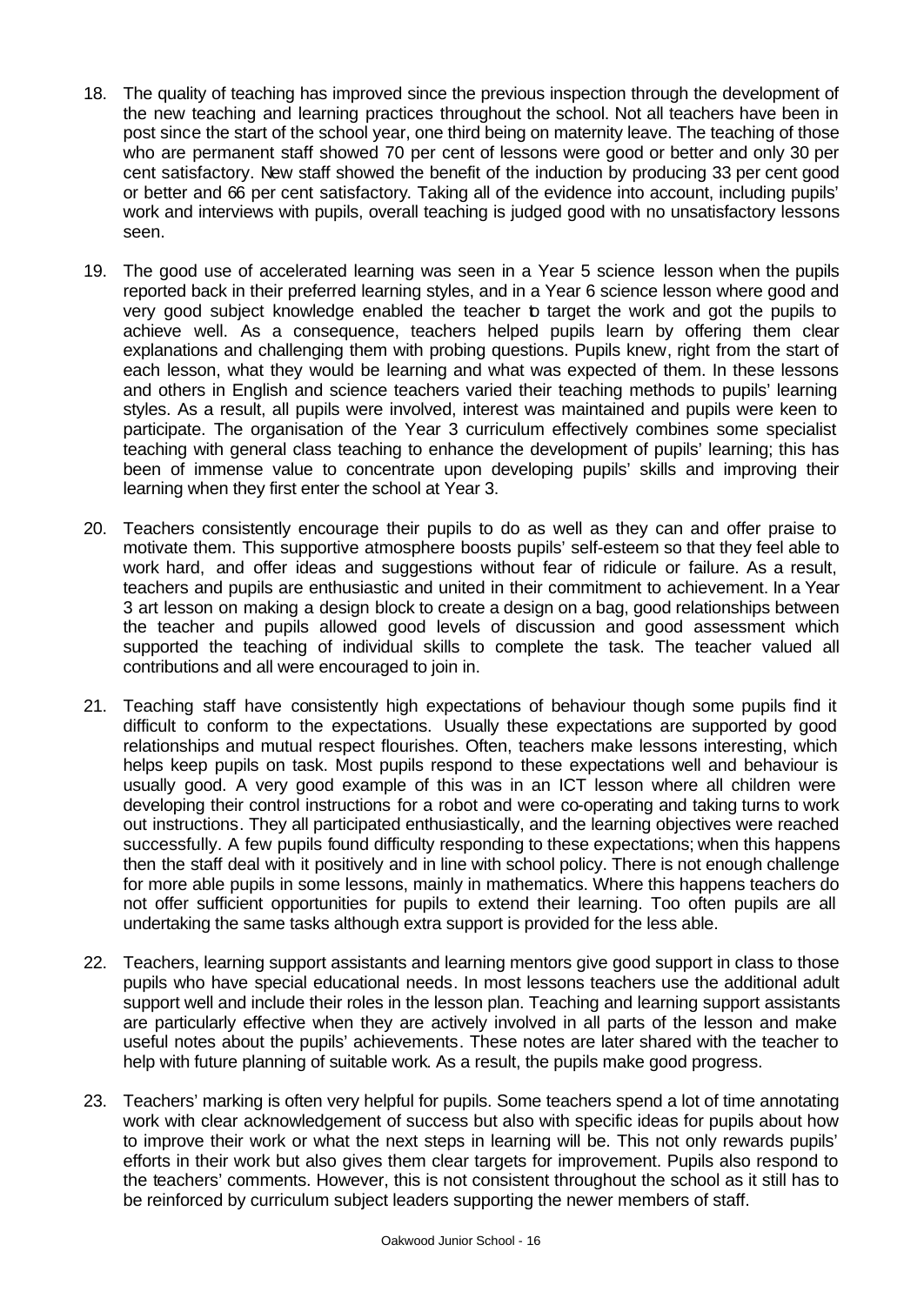- 24. The assessment procedures currently used by the school have only been put in place over the past two years. The school has gathered data on all results including optional SATs since 2003 and is able to identify group targets, but assessment is not refined enough to provide teachers with sufficient information on individual pupils' attainment, inside the groups (e.g. 3a or 2c) to help staff fully develop the future teaching plans including individual targets. The teachers working on the end of year results at present do group and whole-school target setting. This does not enable teachers to check pupils' attainment in comparison to national levels or check pupils' progress rigorously enough. The school is fully aware that this aspect of its work needs urgent improvement and is in the process of implementing a fuller assessment system for English, mathematics and science to help teachers plan work to meet the needs of all pupils.
- 25. The assessment manager is determined that other subject leaders will be more involved in the assessment procedures and that marking will be tackled as a priority so that the different skills in subjects are identified and tracked in the school's development of the curriculum. The school also plans to involve pupils even more in assessment and target setting and therefore to know how to improve their work. The school is rightly concerned that, at present, pupils do not have curriculum targets in which they have been involved in setting, especially as the school believes that this helps pupils to be fully involved and to take some responsibility for their own learning. The development of consistent assessment procedures has also been hindered by the staff turnover.
- 26. The provision for pupils with special educational needs is good. Pupils' individual education plans are of satisfactory quality but require closer oversight by the school special needs coordinator to ensure that they are all completed to a similar level of detail and precision. In particular, in some cases, the targets set for pupils need to be sharper and reflect more accurately the assessed needs of the individual pupil. Sharper, more frequent assessments need to be made, especially for pupils with higher level needs, to inform more closely the work that is to be set.

#### **The curriculum**

The curriculum is satisfactory. A satisfactory range of visits and visitors extends pupils' learning. The accommodation is good and resources for learning are satisfactory

#### **Main strengths and weaknesses**

- Curriculum development is innovative and imaginative, and planning to meet pupils' needs is improving.
- Opportunities for pupils to extend their learning outside the school day are good.
- The school deploys its teaching assistants well.
- There has been good improvement to the accommodation since the last inspection.
- Provision in religious education does not meet the expectations of the locally agreed syllabus.

#### **Commentary**

27. The curriculum has been successfully adapted to meet the needs and circumstances of the school. The high priority placed on the development of teaching and learning styles more accurately matches the pupils' learning styles and ensures that the curriculum is relevant to pupils' needs. Teachers, for the most part, take appropriate account of different ways of learning when planning. Teachers in parallel classes plan together basing work on the national guidelines. As a result, pupils of the same age, but in different classes, get the same learning opportunities. Practical work ensures that pupils' skills, knowledge and understanding have secure foundations. Teachers are beginning to take a more integrated approach to planning so that pupils use and develop their skills, such as literacy, in different subjects. The organisation of the Year 3 curriculum effectively combines some specialist teaching with general class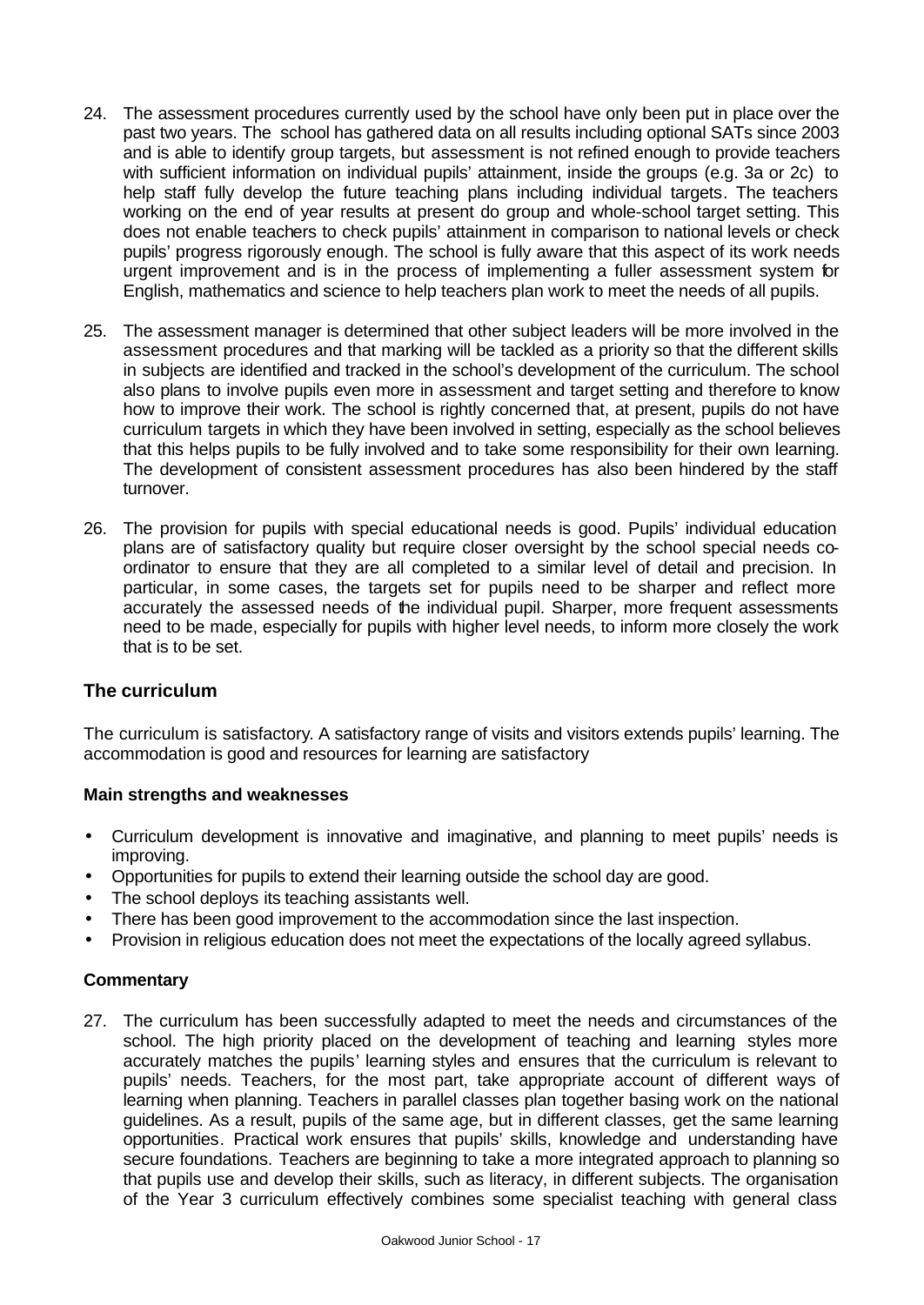teaching to enhance the development of pupils' learning. The commitment and vision of the staff have resulted in some imaginatively planned projects and activities that awaken in pupils a real desire to learn. The whole school art week, which focused on a painting by Degas, provided very good opportunities for pupils to use their literacy skills to develop their knowledge and understanding of art as well as developing their practical art skills. This project also made a significant contribution to pupils' cultural development of their own and European society including their place in a multi-cultural society.

- 28. Pupils can pursue their interests at a wide variety of after-school clubs, which include many opportunities to take part in sporting activities. These clubs are popular and well attended. They contribute well to pupils' personal development as well as extend the skills they acquire in lessons. The school takes part in sporting activities with other schools and they do particularly well in football having won the county six-a-side tournament. In addition to the clubs enhancing pupils' learning, teachers make effective use of a satisfactory range of visits and visitors to increase pupils' knowledge and understanding in subjects such as religious education and geography.
- 29. The school has a strong team of well-trained teaching assistants and learning mentors. They have a good understanding of their role and give good support to pupils who need additional guidance and pupils with special educational needs. They work well with teachers throughout the school in supporting individual pupils as well as groups and within the class generally. This ensures that these pupils have appropriate access to the curriculum and make similar progress to their peers in their learning and personal development.
- 30. The school's accommodation is good. It is spacious, very clean and well cared for. Careful planning and preparation ensure that space is efficiently used. Since the last inspection the school has improved the visual environment and developed the two courtyards to create an attractive extension to the learning area, where class and group work can take place. Attractive displays in the public areas are informative as well as celebrating pupils' achievements and efforts well, inspiring them to work even harder.

# **Care, guidance and support**

Pupils are safe and well cared for and effectively involved in school developments. Pupils have good access to support and guidance; overall the monitoring of pastoral care is satisfactory. Pupils are involved in the life of the school in a variety of ways.

#### **Main strengths and weaknesses**

- The standard of care has improved since the previous inspection because staff are tuned into pupils' needs, which are reliably sought through surveys and by listening to the views expressed by the pupil council.
- Good arrangements for care and support contribute to the welfare of all pupils and play a major part in lifting their confidence to form good and trusting relationships with peers and adults in the school.
- Pupils' achievements are carefully recorded in some subjects and pupils are aware of what their targets are. Guidance on how they can reach them is not consistently provided.
- Staff vigilantly supervise pupils and promote pupils' health and safety. Effective routines ensure that most statutory requirements are met. Those requirements connected with registration practice and assessment and the recording of all known hazards are being addressed and are in the development plan.

#### **Commentary**

31. The level of support, care and guidance that pupils receive is good and the calm atmosphere maintained by all staff helps to support achievement. Parents are justifiably satisfied with this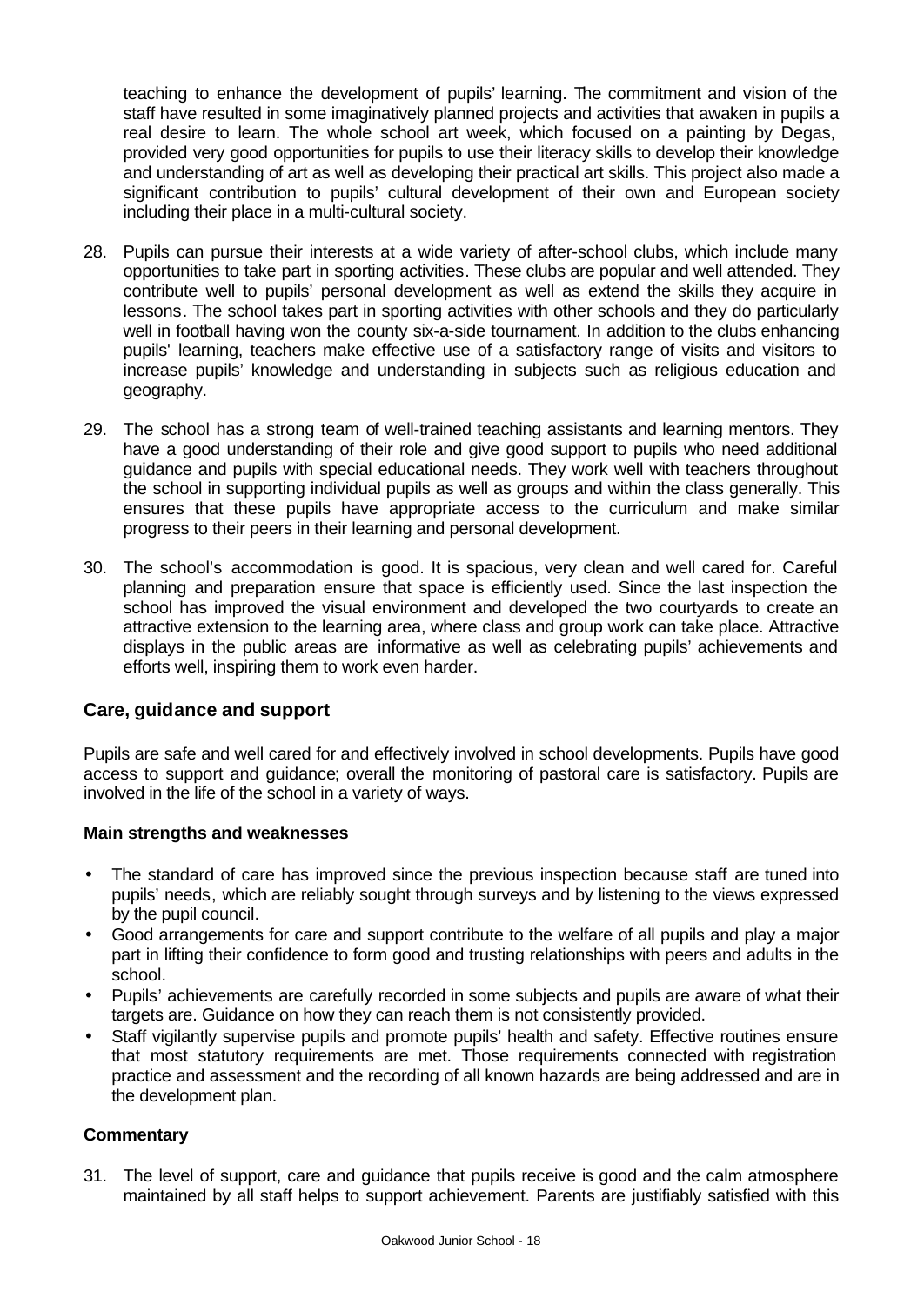aspect of the school's work. Learning mentors and other support staff address pupils' concerns and urge them to realise their aspirations. This promotes high quality personal support for all pupils, regardless of ability.

- 32. Pupils know they are listened to. Their views are sought formally through the medium of pupil councillors. Recent decisions introduced 'Huff and Puff' play activities, which pupils say have led to very positive playtimes.
- 33. Induction arrangements provide firm foundations for pupils' emotional well-being. Pupils settle easily into Year 3 routines because of the friendliness of adults and other pupils, and links previously made through the pen pal and buddy systems. These good beginnings serve to provide a springboard for learning.
- 34. Staff are aware of the rate of progress that individuals and groups of pupils are making in their personal development and in the academic domain through satisfactory monitoring systems. The information collated is not used effectively enough to identify the individual needs to guide pupils to understand what they actually need to do to reach their next target. This sometimes results in more able pupils not being fully challenged.
- *35.* The governors and headteacher have put together a positive range of measures to promote pupils' health and safety. Buildings are clean and well managed and very effective practice supports child protection, first aid and fire precaution systems. Good routines support security and access but the school does not undertake and record the full range of necessary health and safety risk assessments in all curriculum areas, though it has plans in hand to do so. Additionally, registration practice is not meeting fire regulation standards and more needs to be done to halt the increase in unauthorised absence.

# **Partnership with parents, other schools and the community**

The school has forged good links with parents, partner schools and the community. Parents support the school well and receive good information about their children's progress. There are satisfactory links with other schools.

#### **Main strengths and weaknesses**

- Parents receive very good essential information. There is scope to provide more, so that parents know precisely how they can support the children's learning.
- Many parents are very satisfied with what the school provides and how their views are sought and acted upon.
- There are good and cordial links between the school and its partners in a local 'family' group of schools. Specific initiatives to preserve continuity in pupils' learning are at a very early stage.

- 36. The very high quality and presentation of information for parents have improved greatly, despite some easily rectified omissions in the prospectus and governors' annual report. Workshops are put on to explain 'brain-friendly' learning. These are well attended and have whetted parents' appetite for more. Home school diaries are proving valuable and keep parents up to date with homework expectations. All these good ideas serve to keep parents' interest in their children's learning high. This active approach means that the school is well placed to move on from explaining *what* is taught in every class to *how* parents can support their children, and in particular, by alerting the office when children are not well enough to attend that morning.
- 37. Parents value the very good annual reports on their children's progress. Parents praise the way they are received when visiting school and also the care their children receive. The very positive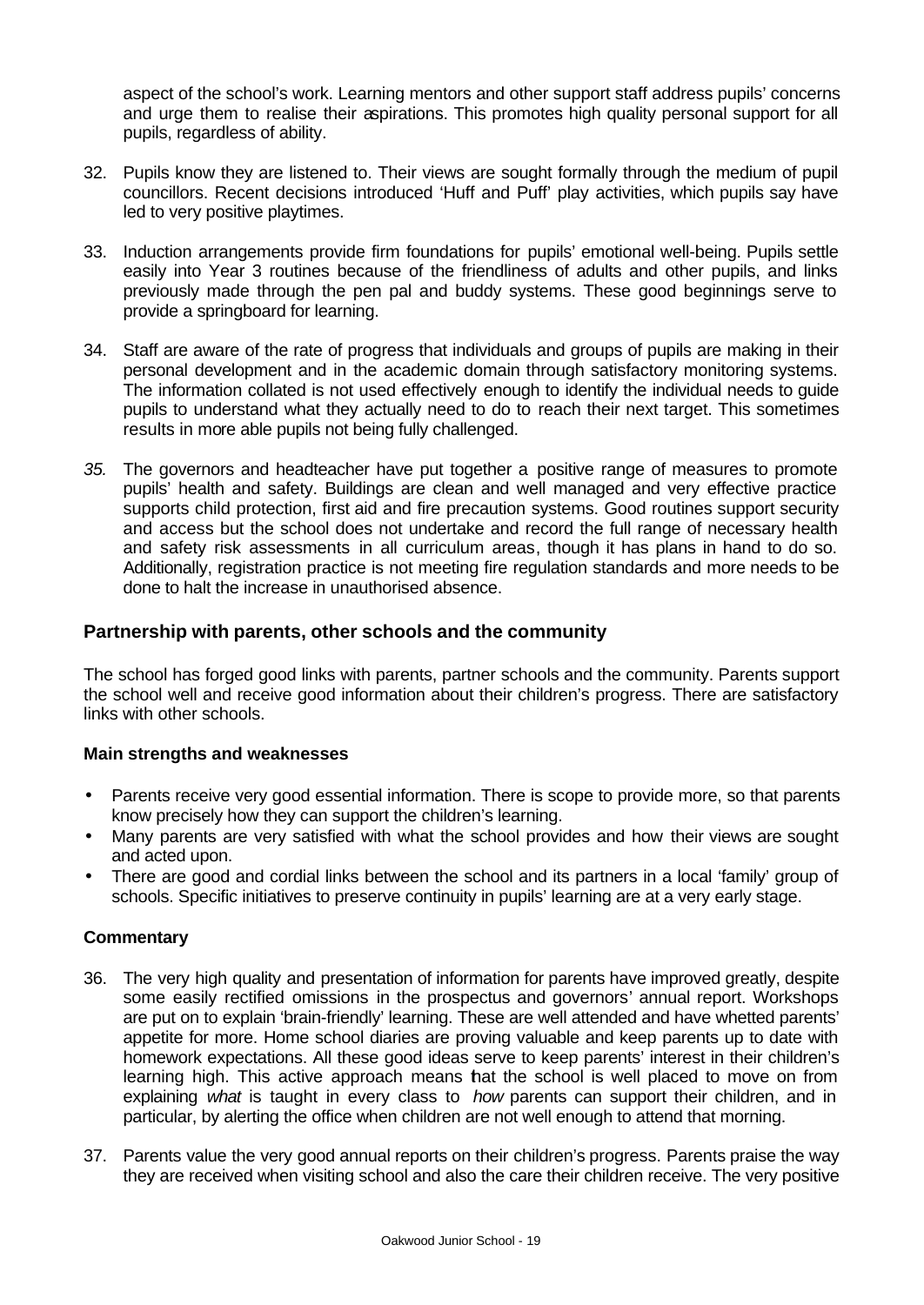questionnaire responses are due in part to an increasing spirit of partnership that drives consultation surveys and informs future planning effectively.

- 38. Community links are good because visitors and sponsorship deals contribute well to pupils' learning and personal development. Visits to local places of adventure increase pupils' selfreliance. Pupil exchanges or 'swaps' with a local primary school heighten curiosity and skills of comparison when each undertakes fact-finding tours.
- 39. Liaison systems are now well established with other schools and result in a shared professional development between Oakwood teachers and staff at a nearby primary school. On top of all this activity, Year 6 pupils are prepared very well by their teachers for transition into the next stage of their education in their personal, social and health education lessons or in circle time.

# **LEADERSHIP AND MANAGEMENT**

The leadership and management of the school are good overall. The governing body, though relatively new, is supportive and carries out its duties appropriately. The school is very well led by the headteacher who places a strong emphasis on achievement. Management is effective although there is room for improvement.

#### **Main strengths and weaknesses**

- The leadership of the head teacher is very good.
- There is a strong and successful commitment to inclusion.
- Key staff provide good role models for staff and pupils.
- The school evaluates its performance very well and uses evaluation effectively.
- The management of provision for pupils with special educational needs is good.
- Key staff have managed the many recent staff changes well.
- The roles of curriculum leaders need to be more clearly defined so that they can review and improve provision.

- 40. The headteacher provides knowledgeable, innovative leadership that is bringing far-reaching improvement to the quality of teaching and learning. Her clear vision and commitment to high standards are reflected in the school's positive ethos, pupils' very good attitudes to learning and steady improvement in the quality of pupils' work. Her imaginative approach to the curriculum has inspired teachers with renewed enthusiasm and is beginning to engage pupils constructively as informed partners in their own learning. As a result, teachers and pupils are now buoyant with enthusiasm and united in their commitment to achievement. The school governors are strongly supportive of the school and challenge key staff effectively. They carry out their statutory duties soundly, are well informed and pursue the principles of best value well.
- 41. Staff value each pupil and show this in their sensitive management of pupils and warm appreciation of pupils' contributions. As a result, pupils' self-esteem and sense of security grow and their work improves. The recently regenerated school environment illustrates the school's determination to provide for all pupils an attractive, stimulating setting for learning. In lessons, teachers, learning mentors and classroom assistants enable pupils of all abilities and those with special educational needs to progress and achieve well. However, shortcomings in the school's assessment procedures mean that the work set in a minority of lessons is not matched accurately for all pupils. This reduces the effectiveness of inclusion by slowing progress or causing some pupils to depend too much on support.
- 42. Teaching and non-teaching staff provide strong examples of effective team work. They combine a clear sense of purpose with good humour and unswerving commitment to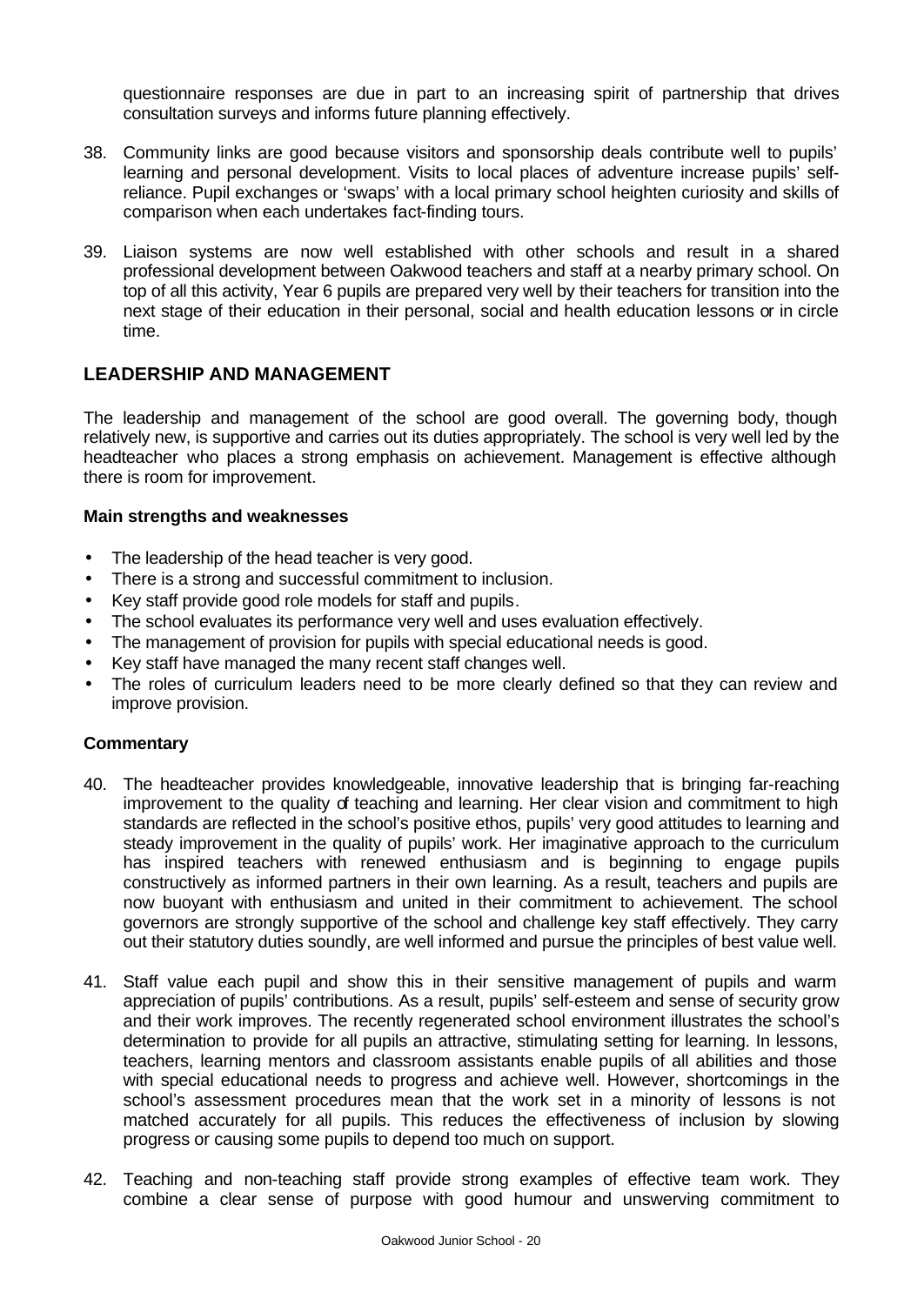improvement. This influences pupils in their approach to their work and to each other. As a result, pupils work hard, co-operate with and support one another well and enjoy warm, constructive relationships. This benefits pupils' learning and their personal and social development and helps them to prepare effectively for the next stage in their education.

- 43. The school makes careful and thorough evaluations of the quality of teaching and learning and of the results of national and optional tests. The headteacher ensures that teachers are actively involved in the evaluation of teaching and learning and of the school's performance. This strengthens teachers' insight into what works well with different groups of pupils and helps to improve provision. Teachers analyse test results carefully to identify strengths and weaknesses in pupils' learning. They use the resulting information well to plan for improvement. For example, teachers targeted and took action to improve the quality of pupils' writing. The results are beginning to be seen in pupils' livelier use of vocabulary and the increased range of their writing for different subjects. However, to help teachers plan for the best possible progress, the information that the school collects about pupils' individual attainments needs to be more detailed and precise.
- 44. The management of provision for pupils with special educational needs is good. The school special educational needs co-ordinator is well informed, enthusiastic and effective. The recently introduced system of learning mentors is working very well. Arrangements are carefully planned and managed to ensure the maximum benefit for pupils. The results are beginning to be seen in pupils' improved confidence, work habits and achievements.
- 45. Recent staff changes, including the absence on maternity leave of several key staff members, have been, inescapably, a barrier to progress. The headteacher, with the strong support of remaining key staff, has managed this situation very well. She was appointed at a time when the school had undergone several years of repeated leadership change. Since then, she has raised morale and enthusiasm and brought renewed commitment and optimism to staff and pupils. She has driven forward vigorous and innovative curriculum development that has improved markedly the quality of teaching and learning and is beginning to raise standards. With the active involvement of governors, she has formulated well-informed, practical plans for further improvement. These are supported by good financial management.
- 46. The recent staffing changes have made it difficult to sustain and secure effective arrangements for subject leadership and, as a result, the headteacher and several other key staff have sometimes carried too much of this responsibility themselves. The role of subject leaders now needs to be more clearly defined so that the skills and knowledge special to each subject can be more accurately tracked and carried forward, promoting improvement. In order to make this easier for the staff and to continue the development of the school's curriculum and ethos the school has planned and budgeted to have an extra teacher for the next year. This is the reason for the high carryover in the budget. All of the identified issues for improvement have already been identified in the school development plan for the coming year.

| Income and expenditure $(E)$ |        | Balances (£)                   |
|------------------------------|--------|--------------------------------|
| Total income                 | 867172 | Balance from previous year     |
| Total expenditure            | 843889 | Balance carried forward to the |
| Expenditure per pupil        | 2337   |                                |

| Income and expenditure $(E)$ |        | Balances (£)                        |        |
|------------------------------|--------|-------------------------------------|--------|
| Total income                 | 867172 | Balance from previous year          | 98133  |
| Total expenditure            | 843889 | Balance carried forward to the next | 121416 |

# *Financial information for the year April 2003 to March 2004*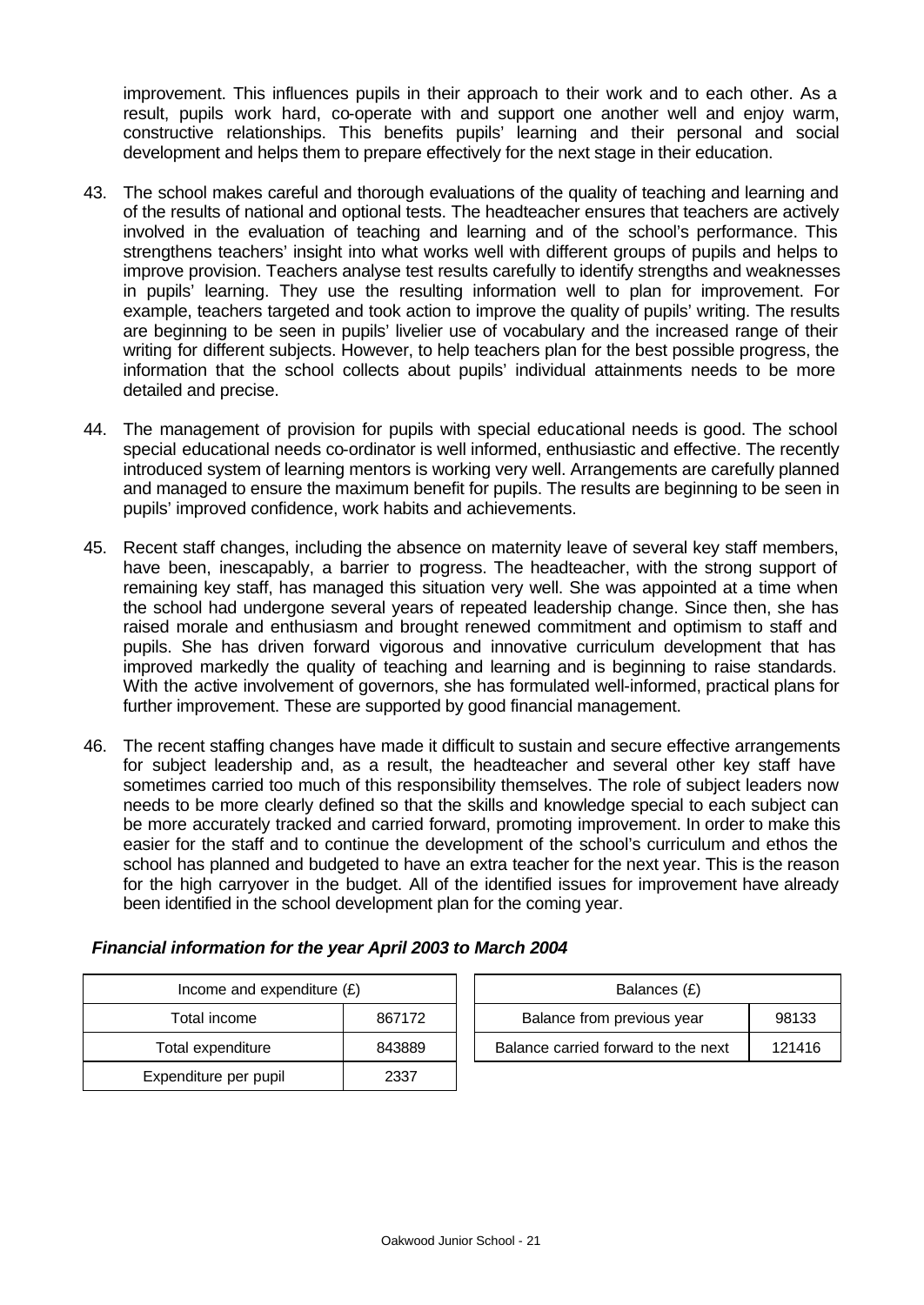# **PART C: THE QUALITY OF EDUCATION IN SUBJECTS**

# **SUBJECTS IN KEY STAGE 2**

# **ENGLISH**

Provision in English is **good**.

#### **Main strengths and weaknesses**

- Standards are below average in most aspects of English but there has been significant improvement since the last inspection.
- Achievement is good.
- Teaching and learning are good.
- The arrangements for assessing pupils' work are satisfactory overall but need to be more detailed to be fully effective.
- Subject leadership is good though management is satisfactory.

- 47. Pupils' attainment in reading and writing are below average, as they were at the time of the previous inspection. Relatively few pupils reach the higher levels in the different aspects of English. Pupils' speaking and listening are now in line with the national average. This is an improvement. Improvement is also seen in some aspects of writing. Most pupils now use their writing confidently in different subjects, for example to record a science investigation or write about their work in geography or history. The range of pupils' writing has also improved so that many Year 6 pupils are comfortable expressing their ideas in, for example, note form, narrative or verse. The vocabulary pupils use is becoming more extensive, interesting and varied. This reflects teachers' concerted action to improve the quality of pupils' writing. However, many pupils still make unnecessary spelling mistakes and this lowers standards. The improvement in pupils' speaking and listening results from the many interesting, relevant and well-planned opportunities that teachers provide for pupils to discuss and exchange ideas. It brings with it valuable benefits for pupils' personal and social development, in particular their confidence and their capacity to relate constructively to others.
- 48. At the time of the previous inspection, pupils' progress in the different aspects of English was unsatisfactory. As a result of the school's energetic, carefully planned action, linked to effective leadership and management, achievement is now good. The work of learning mentors and classroom assistants is a strength in provision, enabling pupils with special educational needs to be included effectively and to share in the good achievement. As a result of the wellinformed, thoughtful emphasis teachers now give to the process of learning, pupils have also improved in their understanding of how to learn. Many are now beginning to be involved constructively in the management of their own learning. This improves progress and raises pupils' self-esteem.
- 49. The quality of teaching and learning is good. Teachers plan well, set suitably high expectations and communicate them clearly so that pupils know what they are to do and can settle to work quickly and confidently. Lessons are purposeful and effective. Relationships are very good because teachers and other staff manage pupils with consideration, set strong examples of effective teamwork and value pupils' views and contributions. Lessons are often stimulating and lively, engaging pupils well. As a result of the good teaching, the high quality of relationships and the school's warm, encouraging ethos, pupils' attitudes to learning are very good. The school's attention to the different ways in which pupils learn helps teachers plan their lessons for maximum effect and involve pupils successfully in thinking about how they can learn best. This brings new energy and stimulus to many lessons and, at its best, unites teachers and pupils as partners in learning.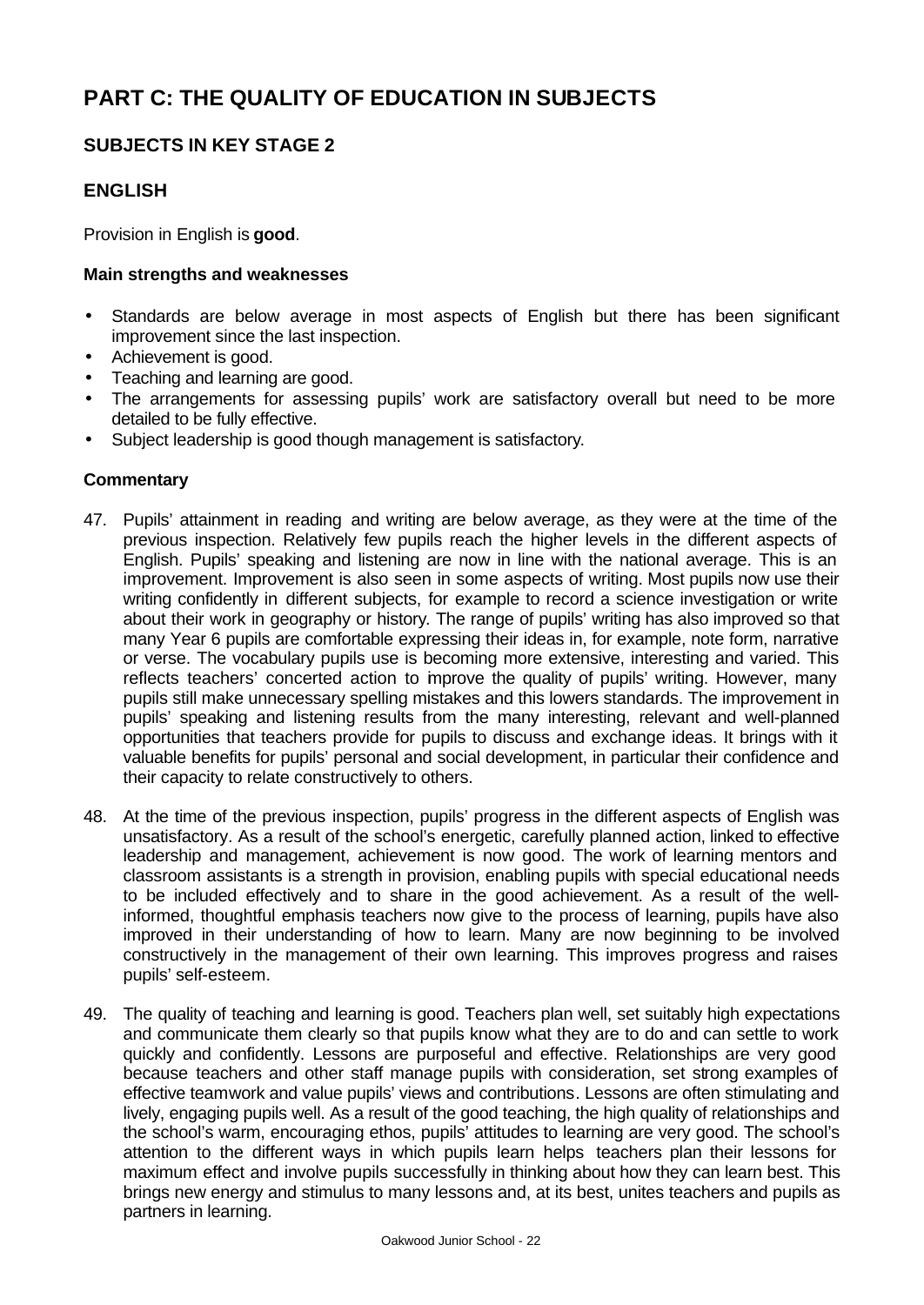- 50. Teachers make satisfactory use of assessments and test results to identify strengths and weaknesses in pupils' learning and use this information to set targets for groups of pupils. However, the targets set do not draw on detailed enough information about what each pupil can and cannot do. As a result, teachers cannot plan with the accuracy needed to promote the best possible progress for each pupil. The work set in lessons is usually varied soundly to match pupils' abilities but needs to draw on sharper detail if it is to target pupils' changing needs accurately.
- 51. The subject leader is absent on maternity leave. Before her absence, she initiated a strong, well- planned drive for improvement that has successfully raised standards. The headteacher's very effective leadership and staff's enthusiastic support have enabled much of this initial impetus to be sustained. The results are seen in continued improvement in the quality and range of pupils' speaking, listening and writing, though significant improvements in reading have not yet been achieved. Understandably, the absence of the subject leader has meant that some procedures, such as those for assessment, are not yet fully in place.

#### **Language and literacy across the curriculum**

52. Though actual standards in reading and writing are below average, pupils are now beginning to use language and literacy well in a range of different subjects. This reflects the good opportunities and guidance that teachers provide. Most pupils gain good experience of factual and imaginative writing in support of their work in, for example, history, geography and science. They move easily between note-taking and carefully presented writing and are becoming gradually more versatile in choosing between different ways of expressing and presenting their work. Pupils listen effectively and are building the confidence and vocabulary needed to discuss feelings and challenging ideas.

# **MATHEMATICS**

Provision in mathematics is **satisfactory**.

#### **Main strengths and weaknesses**

- The quality of teaching is good and pupils respond well to their teachers.
- Information about pupils' achievement is not used well enough to inform planning that meets the needs of all pupils.
- The subject leader has drawn up a good plan of action to improve provision in the subject.

- 53. Although standards are below average by the end of Year 6, pupils' achievement is satisfactory. Standards are lower than at the time of the last inspection and reflect pupils' below average performance in the national tests taken as seven year olds, just prior to joining the school Nevertheless, most pupils make satisfactory progress during their time at the school. The school is working hard improving the quality of teaching and learning across the curriculum. As yet, mathematics has not been a focus of the school improvement plan but there are signs that different methods that teachers employ are beginning to raise standards. More pupils than before are working at the expected level for pupils' age. However, a significant proportion of pupils are slow to recall number facts, and use a limited range of methods. More able pupils are quicker at spotting patterns and identifying the most appropriate calculation needed to solve a problem.
- 54. Teaching and learning are good overall. Pupils' achievement over time is satisfactory as improvements have yet to take effect and the subject to be properly targeted, which it will be in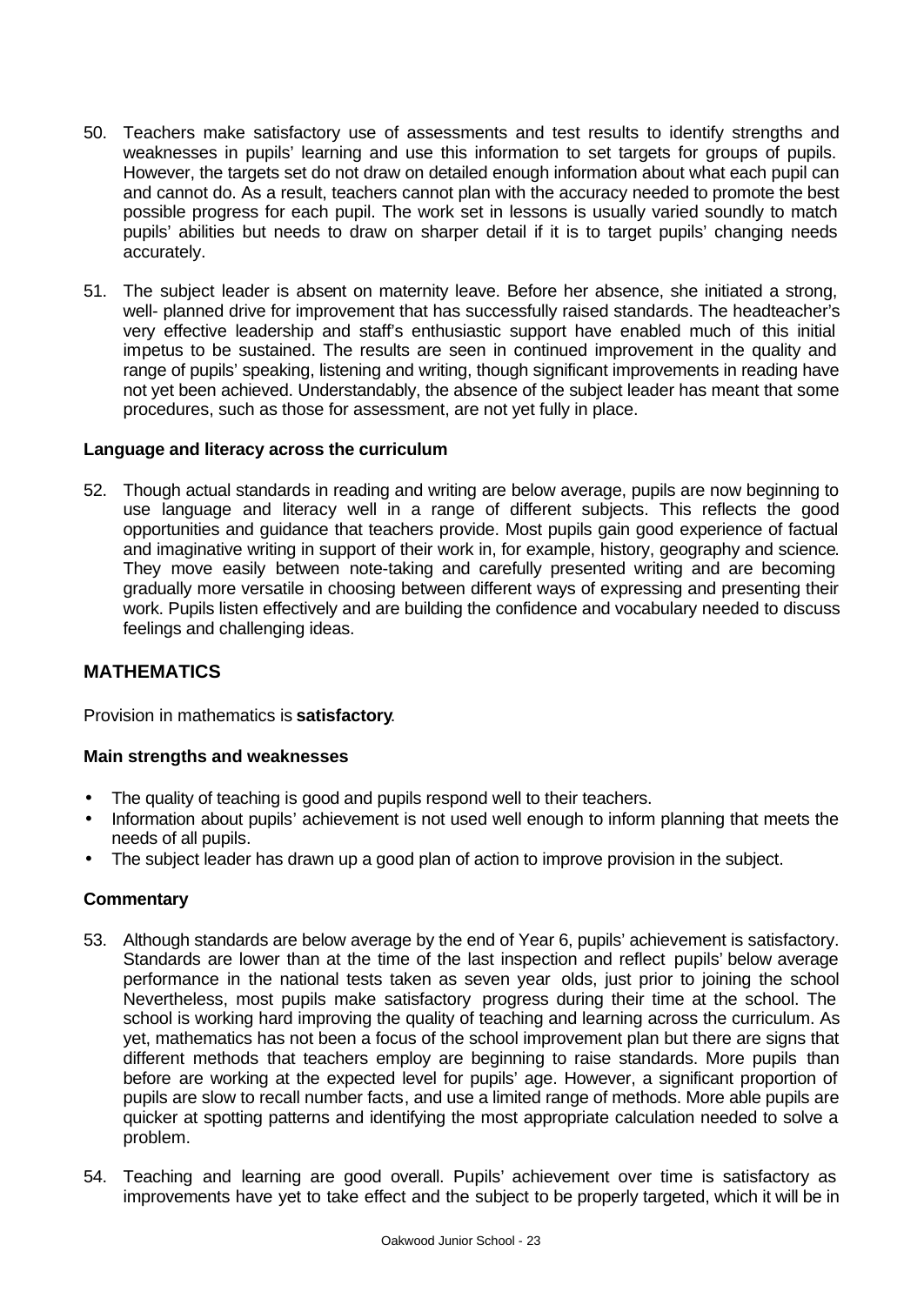the coming year. Achievement in lessons is good because of the recent improvements that the school has implemented in its teaching. Teachers involve pupils in working examples to develop pupils' understanding of the purpose of the lesson. Teachers plan work that builds on what pupils have previously been taught. They take into account the needs of different groups of pupils, but do not make full use of the information they have gained from assessing pupils' work to plan lessons that help all pupils to progress at the same rate, which has an effect upon the most able. However, pupils' achievement in the lessons and the scrutiny of work seen was mostly good because they are given good support. Pupils appreciate the support and help they receive from the teachers and learning support staff in lessons. They respond well to their advice and demonstrate good attitudes to learning by working hard and trying to do their best most of the time. In the better sessions teachers' questions provided many opportunities for pupils to explain their methods of calculation. This helped them to develop their thinking skills and improved their understanding. As a result these pupils are becoming more confident and adept at carrying out calculations. In some lessons, however, teachers do not do enough to involve all pupils and only take answers from volunteers. In some lessons teachers use a more imaginative approach to make the work enjoyable and relevant to pupils. For example, in Year 5 lesson every pupil tried hard to solve all the problems during the mental mathematics session because the task was presented in the form of a team game.

- 55. Assessment procedures that have been developed are satisfactory. Results of annual tests and other assessments are analysed to identify the level at which pupils are achieving. This information is used to group pupils and to set numerical targets at the beginning of the year. However, teachers lack good quality information about pupils' achievement, because they do not identify specific strengths and weaknesses in pupils' knowledge by finding out what errors pupils make in test papers. Consequently pupils often work at the same activities regardless of their ability, because not all lessons are modified well enough to make sure that pupils reach the standards they could be expected to achieve. Also, the quality of teachers' marking is variable across the school. Comments do not usually refer to the aim of the lesson or provide sufficient guidance to show pupils what they need to do to improve.
- 56. Leadership of the subject is good. The co-ordinator has a clear vision for the development of the mathematics curriculum. A clear effective plan for improvement has been drawn up to raise standards. Monitoring of pupils' progress and the use of information from assessment of pupils has already been identified as a high priority in her action plan. As yet, the co-coordinator has not had sufficient opportunities to check the quality of teaching or implement plans for improvement. However, mathematics is a key focus of the school improvement plan for the coming year.

#### **Mathematics across the curriculum**

57. Teachers provide some appropriate opportunities for pupils to use their mathematics skills in other subjects, for example graph work in Year 6 science and geography. However, there are not enough opportunities for pupils to use their mathematics in other subjects of the curriculum to help pupils improve their skills.

# **SCIENCE**

Provision in science is **good**.

#### **Main strengths and weaknesses**

- There has been good improvement in the development of pupils' investigative skills since the last inspection.
- The quality of teaching and learning is good. Achievement is good.
- Pupils enjoy science and it makes positive contributions to their personal development.
- There is good planning and subject leadership.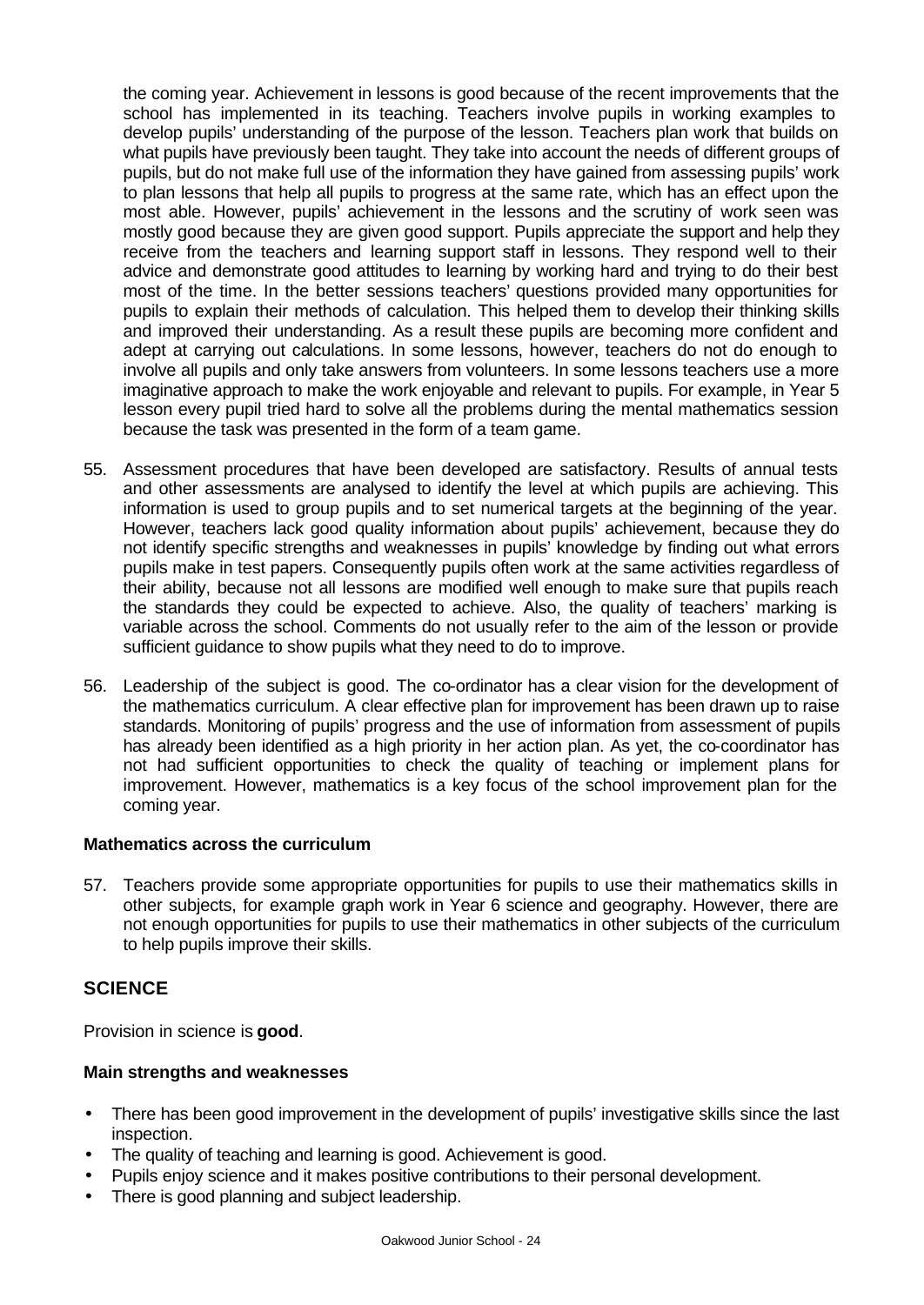• Assessment does not always give pupils a clear idea about exactly what they have to do in order to improve.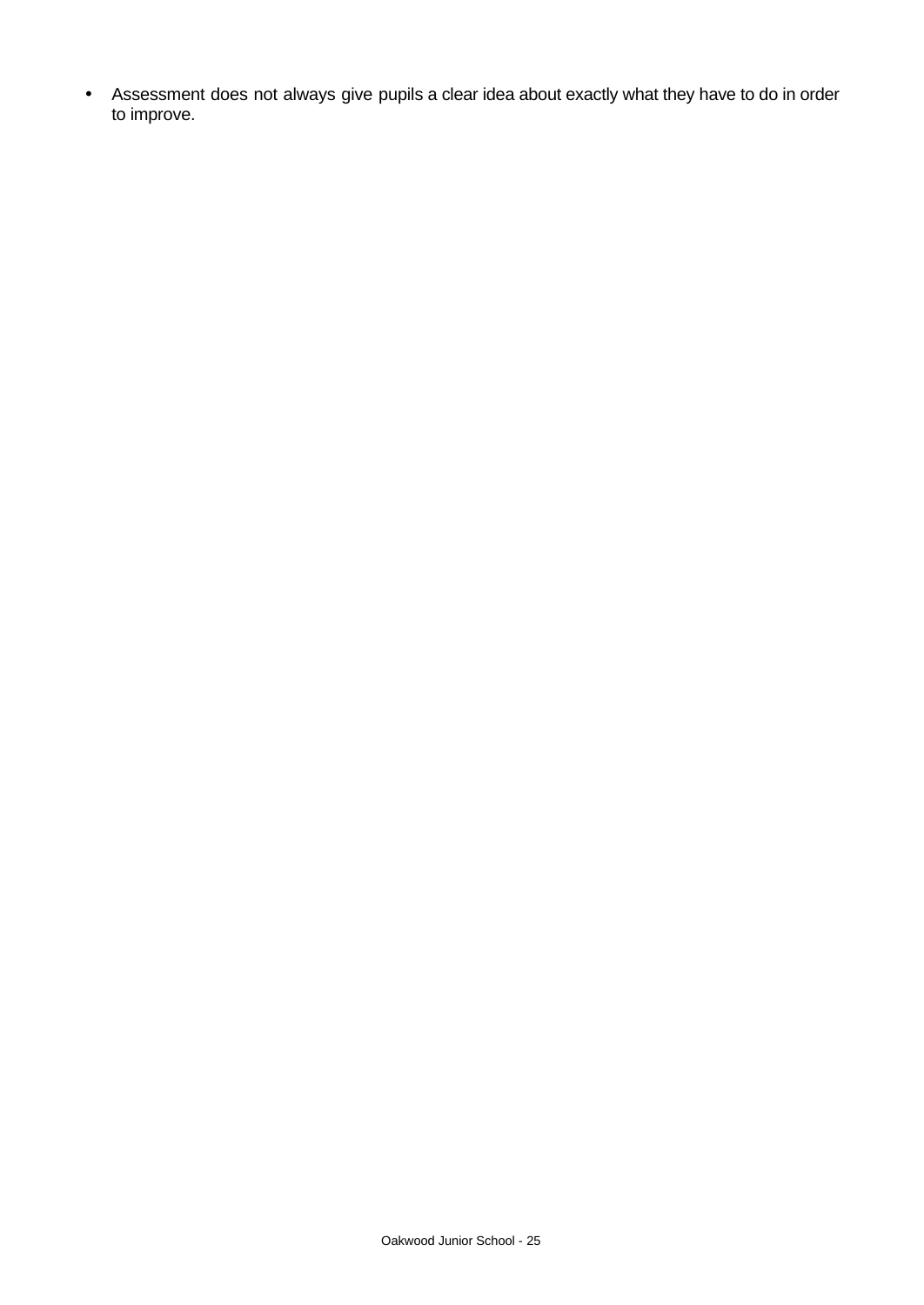- 58. Inspection evidence suggests that although standards may not be as low this year, they will still be below average. Analysis of work completed and observation of work in lessons indicates that by the end of Year 6, standards are generally average with a small proportion on course to reach the higher level in forthcoming national tests. Recent national test results (2003) show consistently lower standards achieved. Standards do sometimes fluctuate according to the makeup of different year groups.
- 59. Standards of teaching and learning are good overall and pupils achieve well. Through the school, teachers demonstrate very strong subject knowledge and use this effectively to provide good challenges for pupils of all abilities. They are able to explain scientific principles in a way that all pupils can understand, and pay particular attention to developing pupils' scientific vocabulary.
- 60. A feature of the school's work in science is the emphasis placed on developing pupils' investigative skills. Because teachers have very good subject knowledge and understanding and because they are confident, they relish providing investigations for pupils to undertake. Teachers also employ the techniques of accelerated learning well and all pupils are able to understand concepts and develop their scientific knowledge. Consequently, the great majority of pupils not only understand the principles of prediction, repeat testing and what constitutes a 'fair test', but they can explain how to go about setting up fair tests, relating theory to practice very well.
- 61. Very good well-planned teamwork between class teachers and teaching assistants creates good learning opportunities for different groups of pupils, including those with special educational needs. Teachers make effective use of a wide range of resources to make lessons exciting. This leads to a positive atmosphere and a buzz of excitement as pupils make discoveries and relate their findings in their own particular style, for example, visual, auditory or kinaesthetic. Teachers draw pupils' attention to the purpose of the lesson and this helps them understand how they are improving. Teachers' marking of pupils' work is supportive and there are examples of good practice, although it is not always consistent. Teachers rightly praise pupils for their efforts, but sometimes it is not made clear enough exactly what pupils have to do in order to improve. More could be done to involve pupils in setting their own individual targets for improvement, based upon good analysis of work.
- 62. The subject is well led and managed. The subject co-ordinator is enthusiastic and knowledgeable and has a very clear view of strengths and areas for development. She has helped take the school forward in the accelerated learning development for investigative work. This has had a positive effect upon the teaching and learning in the school, in bringing the enjoyment and enthusiasm of the teachers and pupils together. The school has devised its own planning framework, based on national guidelines, and is currently working at developing further opportunities for science to support, and be supported by, other subjects. A very good example of this was noted during the inspection, where skills learned in science and design and technology were very well used together to tackle a project. Resources to support learning have been much enhanced, and the co-ordinator is keen to extend the range of ICT software in order to underpin learning in science.
- 63. The way that teachers co-operate, share and support, and utilise each other's skills in the teaching of science very much reflects the importance the whole school places on teamwork. A particular feature of science is the attention given to accelerated learning to build up pupils' speaking skills to enable them to report confidently and clearly to the whole class, using scientific language and in their own learning style that is visual, auditory or kinaesthetic.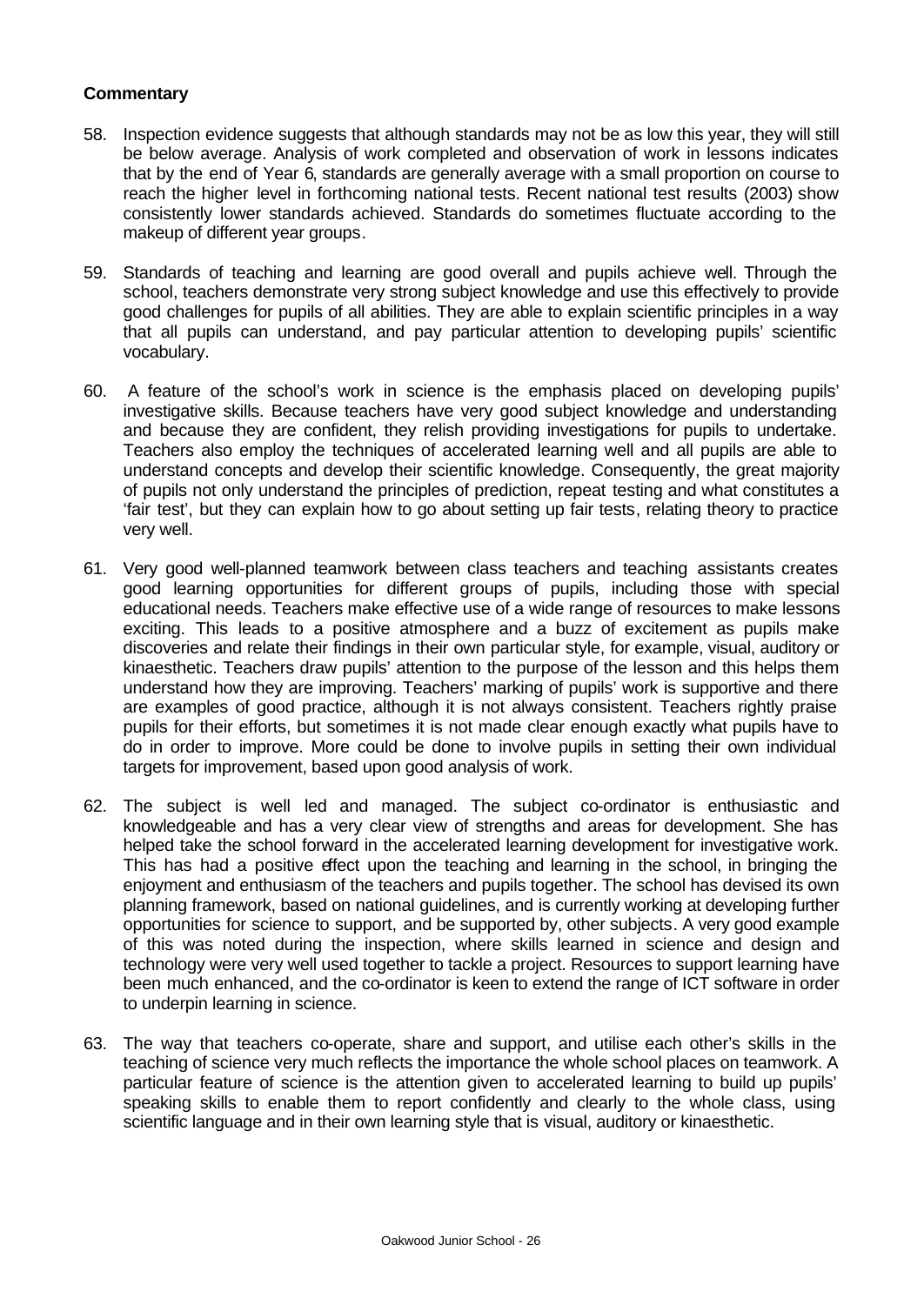# **INFORMATION AND COMMUNICATION TECHNOLOGY**

Provision in information and communication technology (ICT) is **good**.

#### **Main strengths and weaknesses**

- Pupils enjoy using ICT and take pride in the work they produce.
- ICT is underused as a tool for teaching and individualised learning.
- The co-ordinator is knowledgeable and enthusiastic.
- There has been good recent improvement in resources and staff expertise.
- The computer suite is well equipped and enables pupils to work individually and in pairs.
- Assessment of pupils' learning in ICT is not established in detail.

# **Commentary**

- 64. By the end of Year 6, pupils' achievement is good as they systematically build on what they have learned in earlier years. Standards are in line with those expected for pupils of this age. All pupils are able to save and retrieve their work, and change fonts to alter its appearance. Pupils show very good skills in using word processing and desktop publishing programs, and the Internet for research or email. They are also quite secure in control and modelling aspects of the subject.
- 65. Teaching is good overall. All teachers are using the high quality ICT resources well. They are successfully developing their competence and confidence through good support and training. Some teachers already have very good knowledge and understanding of the subject and teach it very well. The technician support assistant makes a very positive contribution to the pupils' learning and the teachers' confidence. Pupils throughout the school are excited and inspired by the ICT lessons and this helps them to work hard and achieve well.
- 66. The subject leader leads and manages the subject well and provides good support to ensure teachers' knowledge, understanding and confidence and has a clear vision for developing provision in the subject. In a short time she has encouraged and overseen the training for all staff. From a low base of expertise and confidence, most teachers are now reasonably confident and enthusiastic about teaching ICT.
- 67. All pupils show enthusiasm for using ICT and take great pride in the quality of the work they record and print. Behaviour in the computer suite is very good and the area is safe and secure as pupils respect the equipment. Much good work has been completed by the subject leader to ensure that provision is more even and consistent. The school has maintained good standards since the last inspection and has shown good improvement in curriculum development and resources. Many improvements have been made, not least the building of an ICT suite. The coordinator is establishing identification of skills needed to assess the different topics. This will complement the school systems in assessment and the developing use of ICT to systematically support other subjects. .As yet monitoring of teaching and learning is limited. Therefore the school does not have a clear or secure picture of pupils' standards and achievement.

#### **Information and communication technology across the curriculum**

68. There is limited use of ICT to support the curriculum in many subjects, such as literacy, numeracy and science; although for example, considerable use is made of the digital camera to highlight aspects of school life, and regular use is made of the Internet for research. Computers situated in classrooms, as opposed to those located in the suite, are not used often enough during ordinary lessons. This is not impeding the development of skills as the pupils now use the computer suite regularly but it does mean that the pupils still do not use the computer as a tool like a pen or pencil.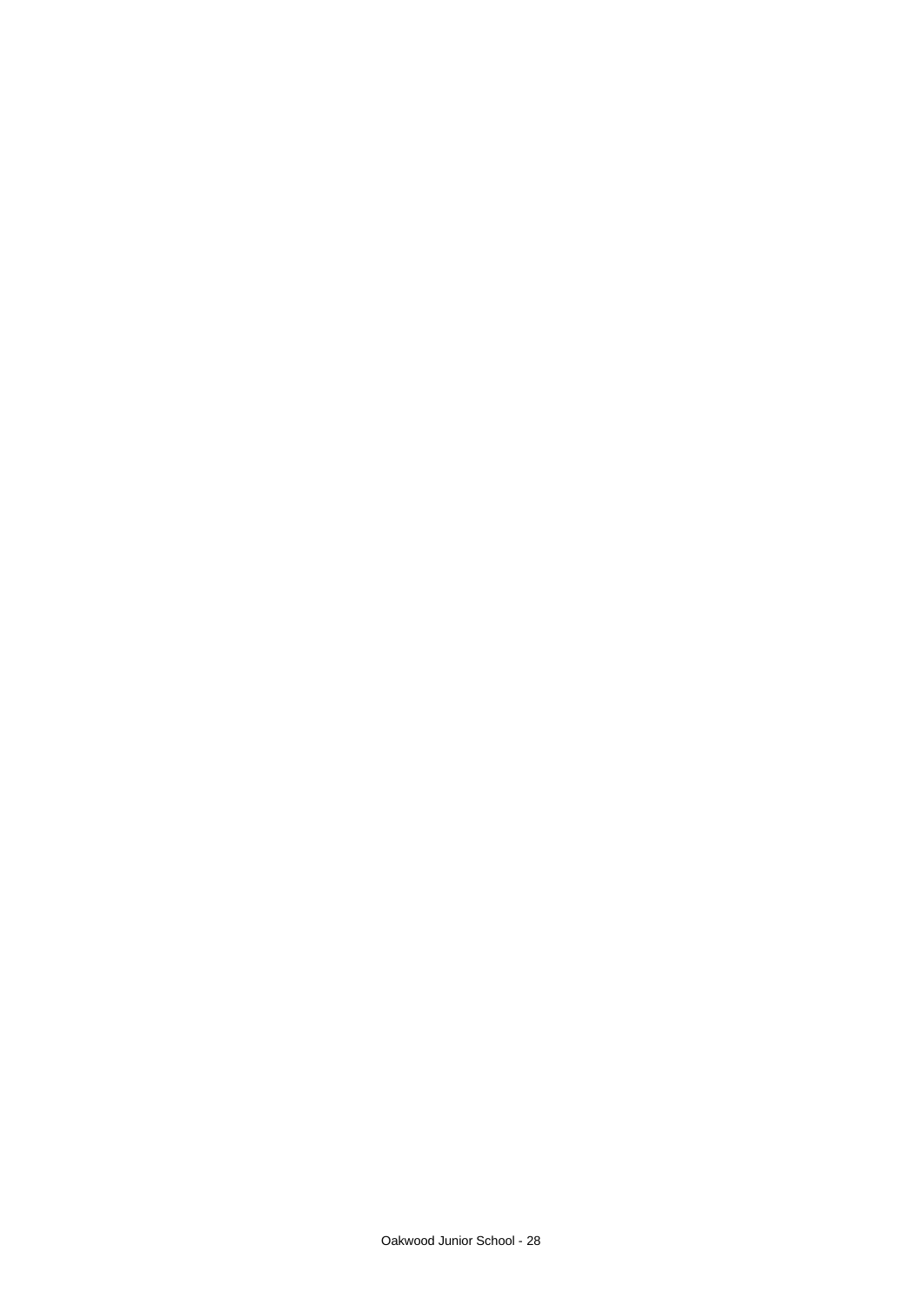# **HUMANITIES**

# **Religious education**

Provision in religious education is **unsatisfactory**.

#### **Main strengths and weaknesses**

- Standards at the end of Year 6 do not meet the expectations of the agreed syllabus; achievement is unsatisfactory.
- Effective use of resources and visits helps bring the subject alive for pupils.
- There is currently no member of staff with responsibility to manage the subject due to the staff changes.

- 69. Little teaching of religious education was seen during the inspection. However, from the written evidence available and discussions with Year 6 pupils it is evident that pupils are not achieving as well as they could. Standards have fallen since the last inspection. Pupils demonstrate some knowledge and understanding of different religious traditions, but confuse their special characteristics and are often unable to relate them to the appropriate religion. There is little evidence of pupils writing at length. They are not encouraged enough to put their thoughts onto paper and the amount of work seen is less than that normally found for pupils of a similar age. This results not only in missed opportunities to develop their literacy skills but also in missed chances to develop further their knowledge and understanding.
- 70. Teaching and learning were satisfactory in the three lessons seen. It is not possible from this limited evidence to evaluate the quality of teaching and learning throughout the school. Lessons had a clear focus and in Years 3 and 4 built well on work covered in the previous lesson. Pupils in Year 4 greatly enjoyed the quiz, which gave them a chance to recall what they had learned from their visit to the Hindu temple. This visit made a significant contribution to pupils' learning and to their personal development. In two lessons, teachers made effective use of artefacts to stimulate discussion and promote learning.
- 71. There is currently no co-ordinator to lead the development of religious education. Although teachers' planning makes sure that pupils explore a range of spiritual and religious ideas, the lack of assessment procedures means that it is difficult for them to ensure that there is coherent development of pupils' knowledge and understanding. The inconsistency in pupils' work reflects the school's recent staffing difficulties. There is too little time for key staff to check the quality of work throughout the school, or to begin to implement improvements. However, the senior management team has identified the need to update the curriculum in line with the most recent locally agreed syllabus.
- 72. Not enough evidence was collected in **history** and **geography** to enable overall judgements to be made about the quality of provision.
- 73. Only one history lesson was seen and so no judgement can be made about the quality of teaching. Discussions with pupils and review of pupils' recent work show that standards in history are broadly in line with the expected levels, as was the case at the previous inspection. Pupils show satisfactory factual knowledge and understanding of some features of British history. They identify key differences between life now and in some former times such as the post-war period and the Sixties. In doing so, they show a suitable grasp of chronology and of some ways in which people's lives have been changed as the result of events and technological changes. Pupils' work shows satisfactory detail and depth but the range of work covered is relatively small. Pupils gain some useful experience of historical research using book sources and the Internet but their grasp of the nature and limitation of historical evidence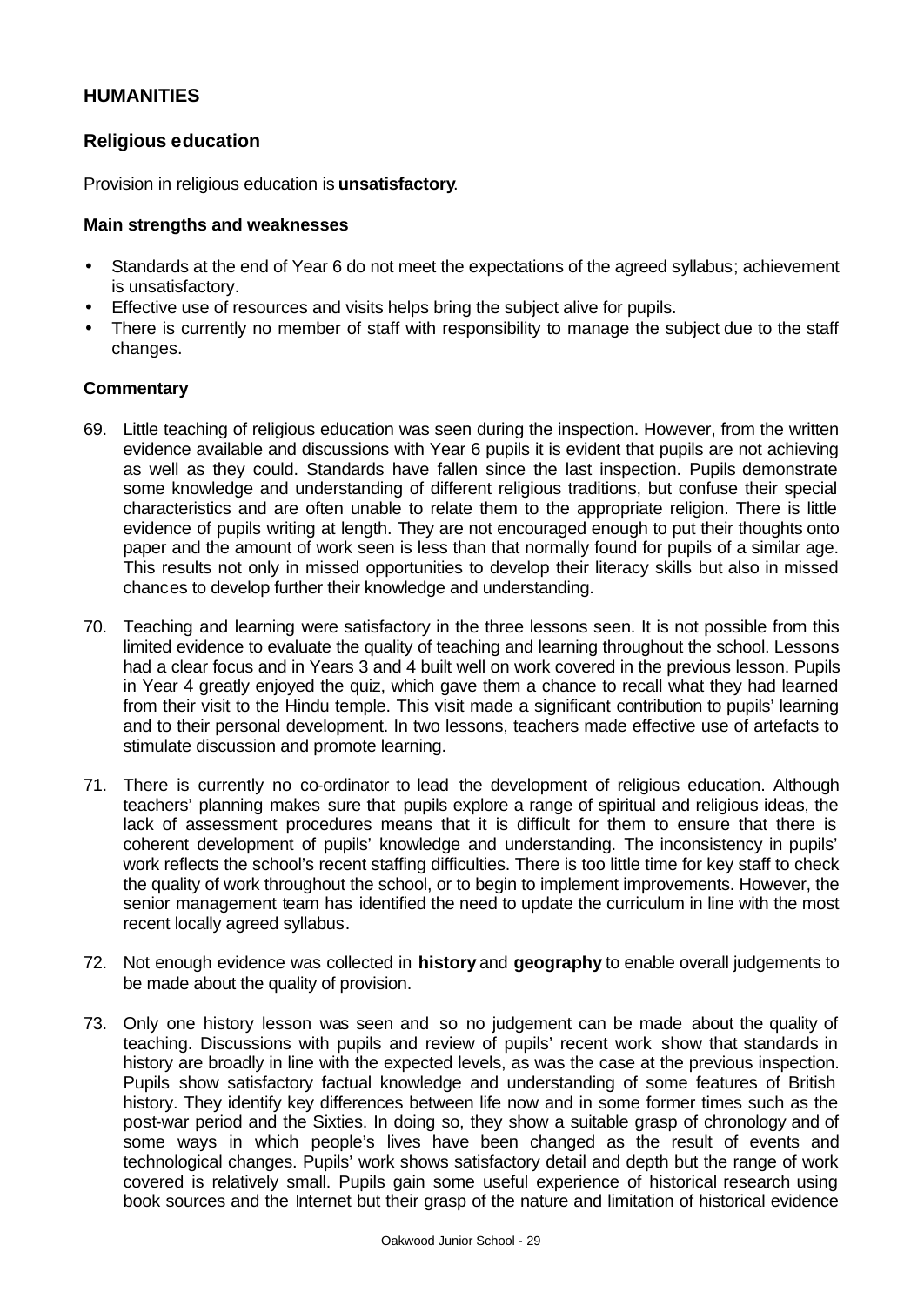is insecure. In conversation, pupils are enthusiastic and polite and support each other well, showing very good attitudes to learning. There are no assessment procedures and, as a result, teachers cannot plan for the best progress. Though the subject leader is suitably informed, he has too little scope for impact, for example through the monitoring of teaching and planning for improvement.

74. No geography lessons were seen during the inspection and thus no judgement can be made on the quality of teaching and learning. Scrutiny of pupils' recent work and discussions with pupils suggest that standards are broadly in line with the expected levels but there is some weakness in coverage. Pupils make detailed investigations of mountains and rivers and the geological processes associated with them. In doing so, they make accurate diagrams and use subject terminology concisely. They conduct some local studies, including surveys of traffic and local businesses, sometimes presenting their findings in charts which they interpret satisfactorily. Pupils gain some experience of asking and answering geographical questions and of mapwork. Average pupils show some understanding of the different climates to be found in the world and their impact on people's lives but cannot discuss them in suitable detail. Pupils have a satisfactory grasp of environmental issues such as those relating to pollution and can explain them at an appropriate level. In conversation, pupils showed very good attitudes to learning. There are no assessment procedures and this means that teachers lack the information they require to plan work that challenges pupils at the right level. The subject leader is knowledgeable and enthusiastic but has too little opportunity to monitor provision and drive the subject forward.

# **CREATIVE, AESTHETIC, PRACTICAL AND PHYSICAL SUBJECTS**

- 75. It was not possible to observe many lessons; only two art and design and two music lessons were seen. No lessons were observed in design and technology. Evidence in art and design and design and technology was gathered from pupils' finished work around the school, as well as the lessons. There is not enough evidence to make a firm judgement about the standards achieved and the quality of provision in any of the subjects.
- 76. The school's planning and timetables, and the work available, indicate that **art and design** is given a high profile. The art co-ordinator provides a strong lead for all the staff, supporting with planning and giving advice on skills and techniques. Throughout the school there are displays celebrating the work done during the school's art week. These examples show that pupils' drawing and painting skills are developing well. Some work, such as the Year 6 drawings of the *Beach Scene* by Degas, exceeds expectations for pupils of this age. Not only did the art week provide good opportunities for pupils to use a variety of art skills and work with an interesting range of media, but it also contributed well to the development of their literacy skills. Pupils were able to develop their research skills, using different resources, including ICT, to find out about the life and work of Degas. Throughout the school pupils study and learn from the work of well-known artists and the styles associated with different periods in history. The quality of teaching and learning in the lessons seen was very good. Teachers planned interesting activities, which built very well on previous learning. In both lessons teachers introduced and encouraged pupils to use technical vocabulary to enable them to talk about their work. Pupils enjoy the various activities and are willing to work hard. They pay careful attention to teachers' guidance and these positive attitudes contribute to their good achievement. Opportunities to evaluate and discuss their work help them to recognise good quality work and how they might improve what they have done.
- 77. Planning for **design and technology** is based on the national guidance. In Year 5 pupils have designed and made a range of bird feeders. Their efforts are celebrated by an attractive display in the shared area. These show that teaching places strong emphasis on skills and techniques and pupils' work demonstrates good knowledge of the design process as well as the skills of making. Pupils' designs are labelled clearly, and include useful views from different aspects. Their ongoing evaluation of their products results in articles that are finished to a good standard because pupils carry out improvements. Pupils develop their literacy skills well as they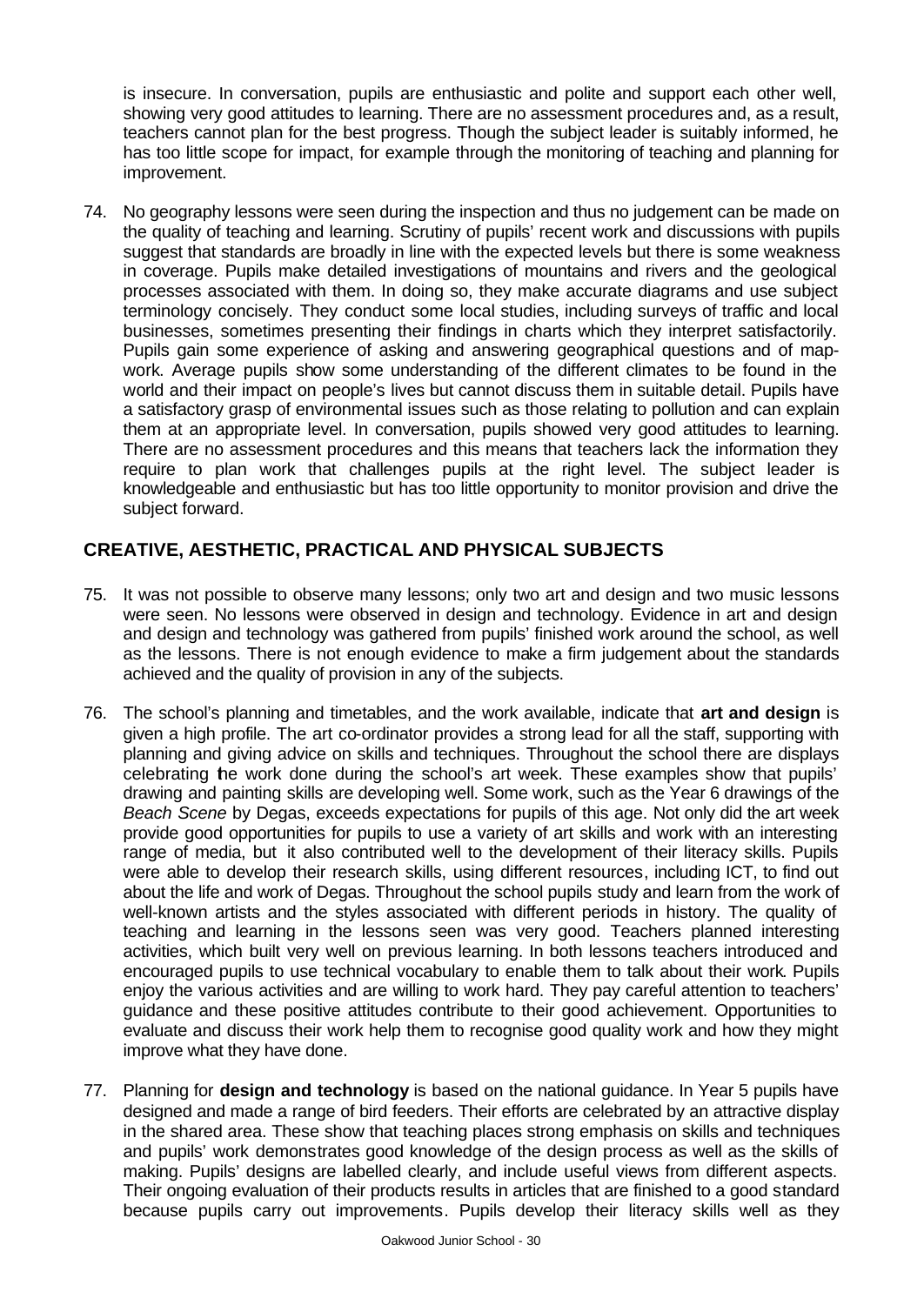complete their design sheets and detailed written evaluations. The subject co-coordinator is strongly committed to the development of the subject, but the subject is not a school priority at present. She has been unable to carry out the monitoring role and further development is restricted.

- 78. In **music**, teachers' plans show that pupils have suitable opportunities to develop their skills across the expected range of musical activities. Pupils can extend their skills by joining an after-school club or learning a musical instrument. At the present time few pupils have taken up the opportunity to learn the flute, clarinet or a brass instrument. Pupils throughout the school regularly take part in musical performances, both in school and in local community events, including performing at assemblies. They have some interesting opportunities to see and work with musicians through events organised by the local authority music service. Teaching in the lessons seen was satisfactory. The lessons had a clear focus and involved pupils in learning through practical music making activities, which they greatly enjoyed. However, teachers' insecure subject knowledge restricts the progress pupils are able to make, as does the limited range of good quality percussion instruments available in lessons. There is currently no coordinator to lead the development of the music curriculum.
- 79. Only one **physical education** lesson was seen during the inspection and, therefore, no judgements can be made about the quality of teaching and learning. The provision for physical education allows the minimum of time each week which may not allow for pupils to reap the benefits of vigorous activity and build progress in the required elements of the curriculum. Good use is made of the skills of visiting coaches. There is a good range of extra-curricular activities including individual and team sports and these are well attended. However, whilst these help to offset for certain pupils the lack of dedicated curriculum time, they do not secure for all pupils satisfactory coverage or equality of opportunity. There are no assessment procedures and, as a result, pupils' progress in the different aspects of physical education is not tracked effectively and planned for. The subject leader is soundly informed about overall strengths and weaknesses in the subject but has limited scope for action.

# **PERSONAL, SOCIAL AND HEALTH EDUCATION AND CITIZENSHIP**

- 80. Provision in personal, social and health education is **satisfactory**. Pupils' personal, social and health education is embedded in all aspects of the school's work. A strength of the provision is the commitment to developing pupils' personal skills through the residential visit, which takes place in Year 6. This provides opportunities for pupils to take part in new activities away from home and helps them to mature and gain confidence. A commitment to involving pupils in the performing arts gives pupils of all abilities opportunities to succeed and raises their self-esteem well. Pupils do well to develop a secure understanding of their own personal worth and awareness of their place within the school community. They are taught to take on responsibilities and participate in school activities. For example, pupils take on jobs such as lunchtime monitors, helping with the smooth running of the dining hall. During regular sessions pupils are encouraged to talk about and share their thoughts and feelings, and explore relationships. Through talking about their own feelings, they learn to handle them in a positive way. This helps pupils to form good relationships with others and they willingly offer solutions to help other pupils solve their problems. The high-profile buddy club supports pupils very well as do the playground mediators.
- 81. Regular personal, social and health education lessons are timetabled in each class and the three sessions seen were good overall. There is no up-to-date scheme of work to ensure coherence in what is covered. However, staff provide satisfactory opportunities for pupils to explore issues that concern them. For example, in Year 6 pupils were thinking about how to cope with the differences they would find at their new schools when they move on later in the year. The school does as much as it can to prepare pupils for this big step in their lives, but links with the secondary school are not as strong as they might be, although the junior school has tried to extend the current arrangements.